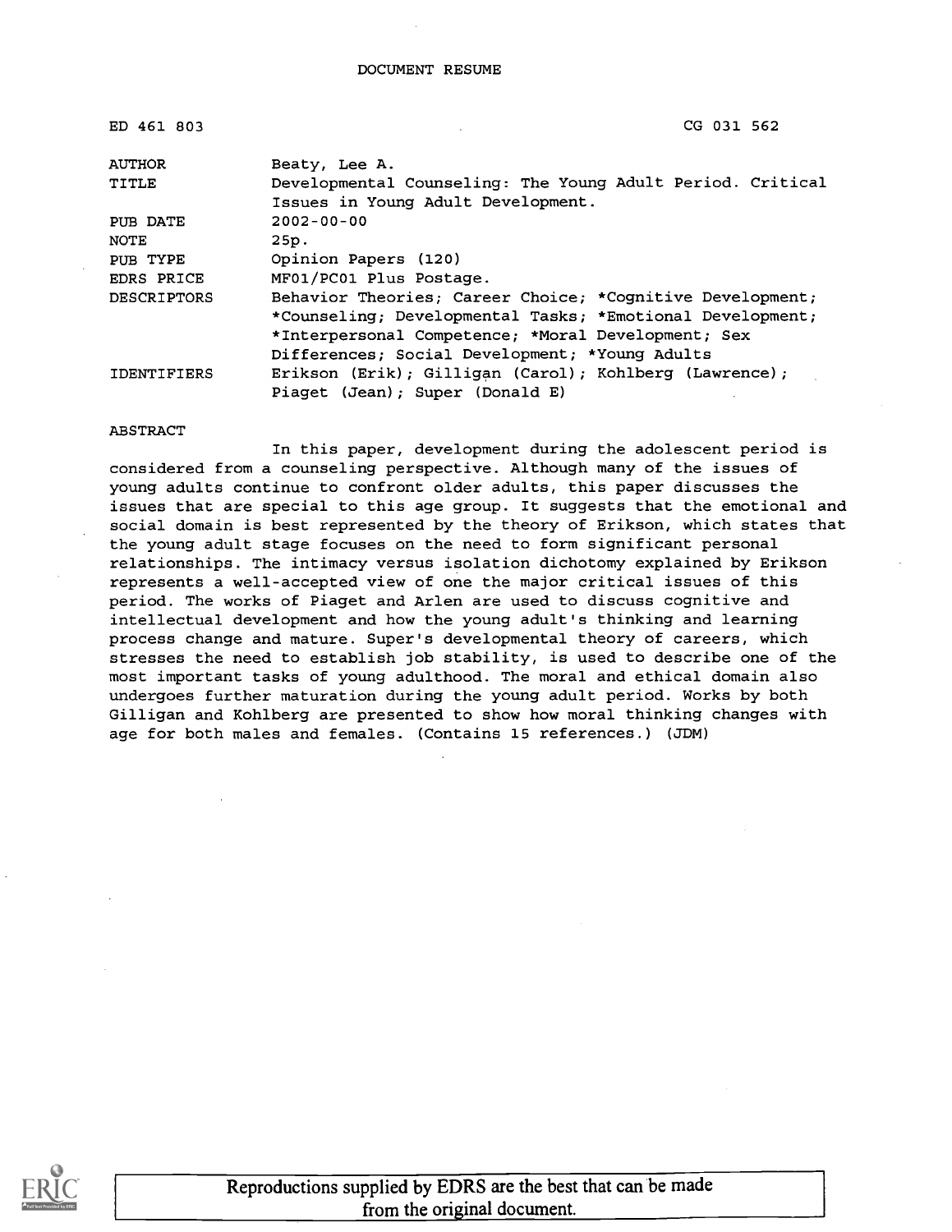# Developmental Counseling: The Young Adult Period

by Lee A. Beaty

 $\mathbf{I}_i$ 

Z<sub>2</sub>G031562

ED 461 803

U.S. DEPARTMENT OF EDUCATION<br>Office of Educational Research and Improvement<br>EDUCATIONAL RESOURCES INFORMATION<br>CENTER (ERIC)

- O This document has been reproduced as received from the person or organization originating it.
- O Minor changes have been made to improve reproduction quality.

Points of view or opinions stated in this document do not necessarily represent official OERI position or policy.  $\overline{a}$ 

 $\sim$   $\sim$ 

 $\mathbf{c}$ 

1

BESTCOPYAVAILABLE

PERMISSION TO REPRODUCE AND DISSEMINATE THIS MATERIAL HAS BEEN GRANTED BY

ニハナ

TO THE EDUCATIONAL RESOURCES INFORMATION CENTER (ERIC)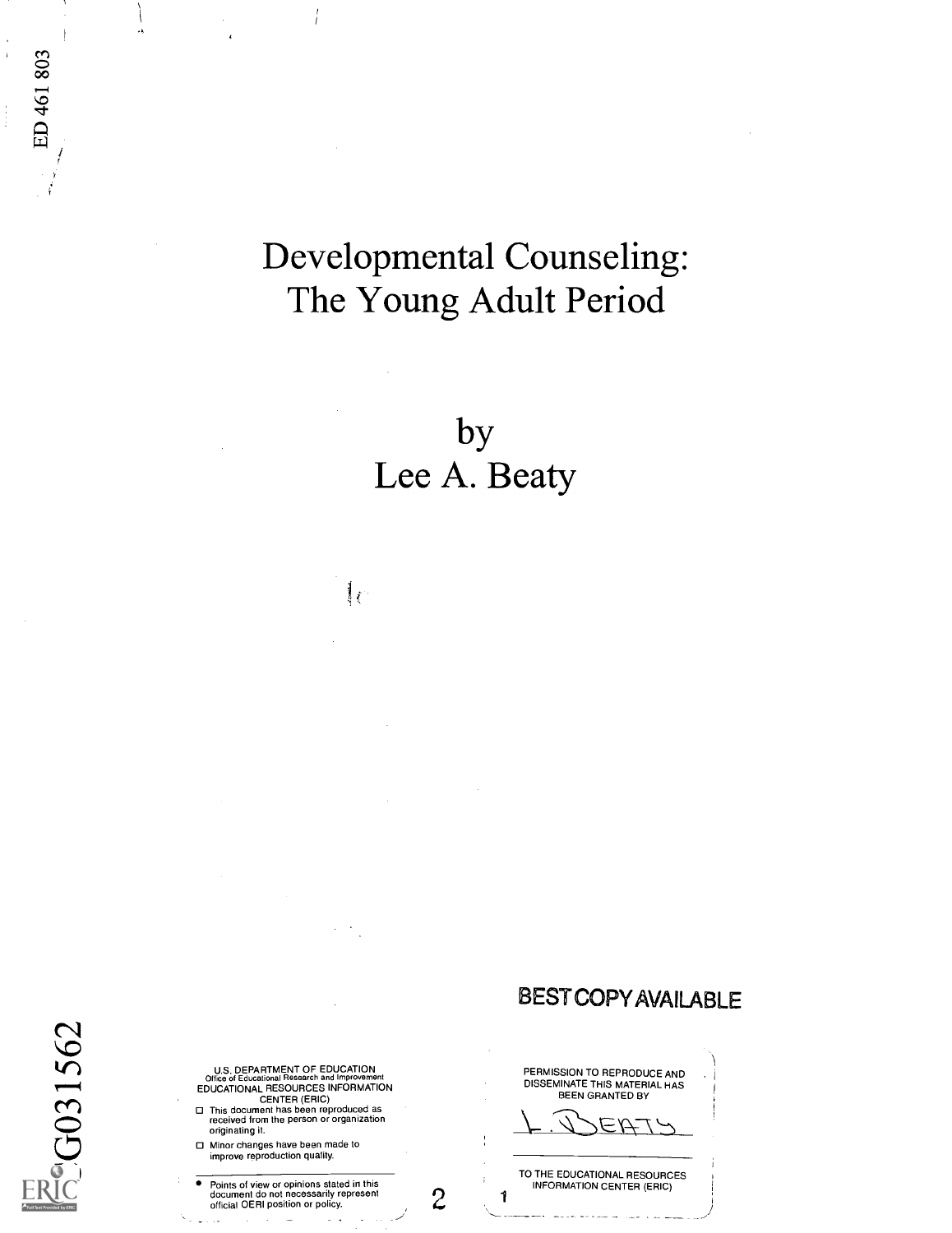## DEVELOPMENTAL COUNSELING: THE YOUNG ADULT PERIOD

### CRITICAL ISSUES IN YOUNG ADULT DEVELOPMENT

| Forming Significant Interpersonal Relationships | $\overline{2}$ |
|-------------------------------------------------|----------------|
| Thinking, Learning, and Problem Solving         | 7              |
| Entering Work and Career                        | 10             |
| Making Moral and Ethical Decisions              | 14             |
| Conclusion                                      | 17             |
| Summary                                         | 18             |
| References                                      | 21             |

3

ET 131562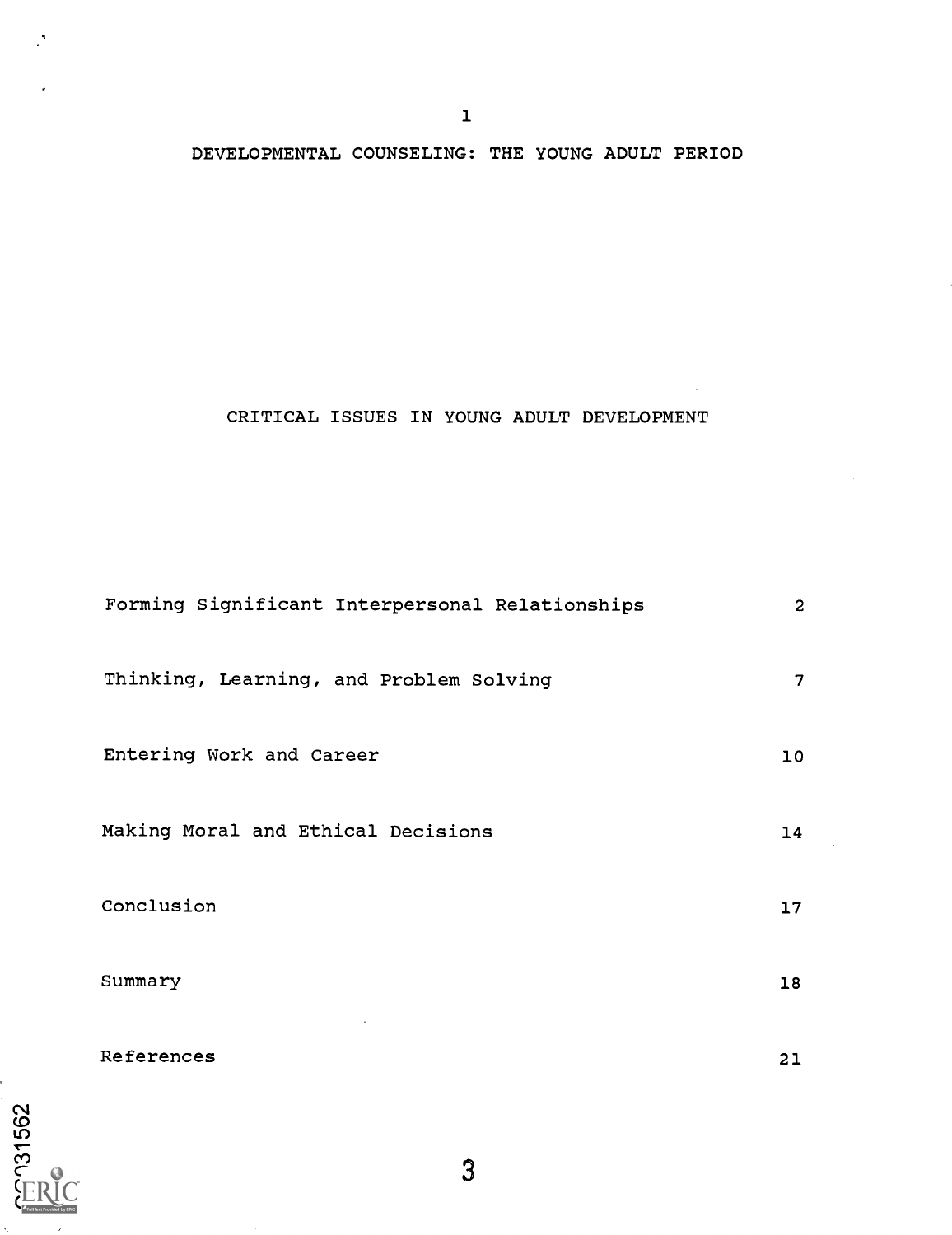The two decades between the end of adolescence and the beginning of midlife (approximately 20-40 years of age) are characterized by (a) the completion of previous developmental tasks and (b) the initiation of new life experiences. Young adults must synthesize earlier life events as they move into a period filled with new and exciting challenges. Critical issues that confront young adults are: formation of significant personal relationships, more advanced cognitive/intellectual functioning, entry into work and career, and improved moral/ethical reasoning.

Being able to successfully navigate these new experiences ensures that young adults will complete this developmental period and move smoothly into middle adulthood. Failure to make appropriate developmental progress puts them at risk for the remainder of their life journey.

#### Forming Significant Interpersonal Relationships

Perhaps one of the most critical issues facing young adults is the ability to initiate, maintain, and nurture significant interpersonal relationships. If we examine the developmental path preceding young adulthood, it is clear that adolescents are preoccupied with the task of disengagement from their families of origin and establishment of a personal sense



2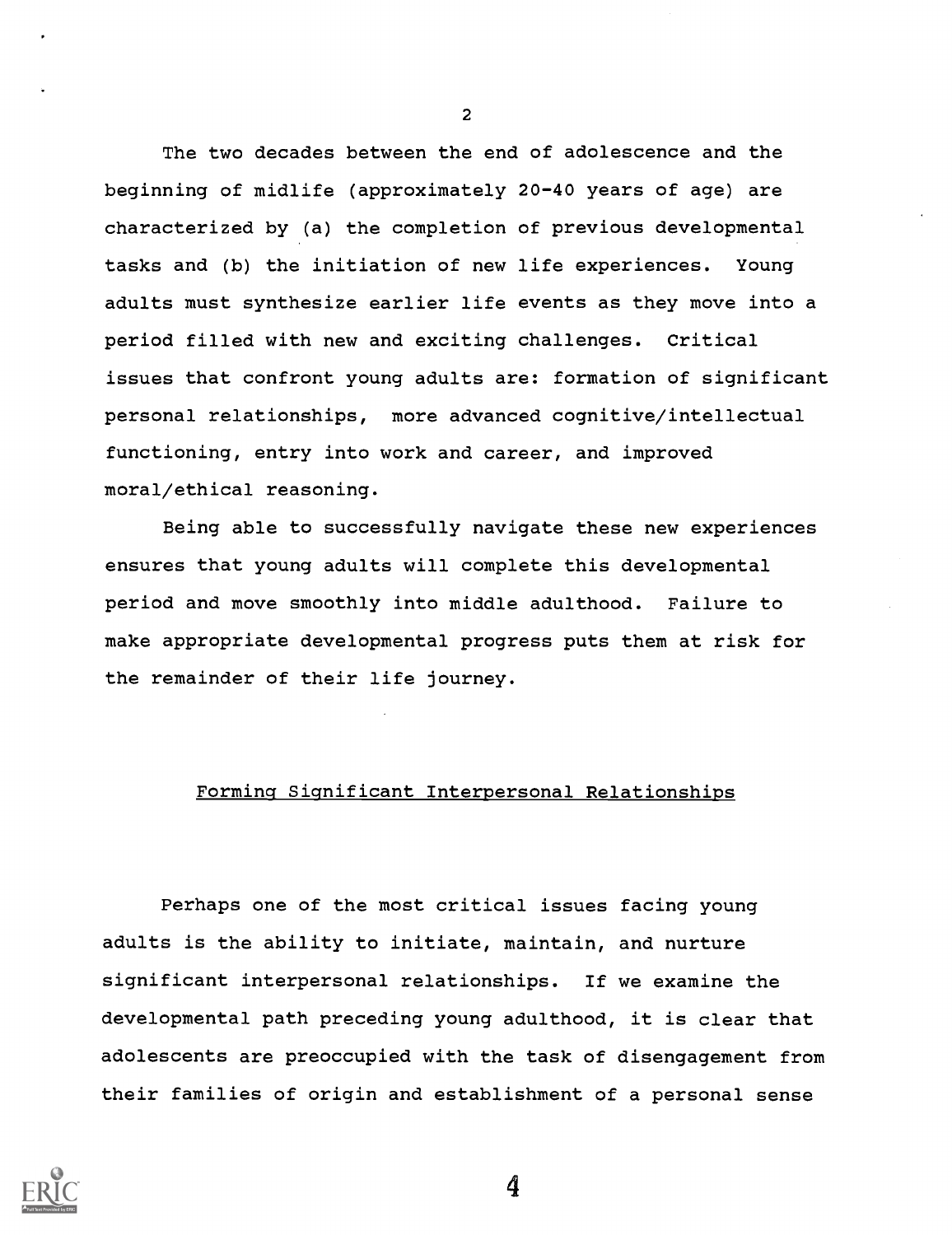of identity. It would follow, then, that, in succeeding years, they would be concerned with forming new relationships. In other words, the adolescent moves away from familial attachment, becomes focused on self, and then, as a young aduit, begins the process of attaching to friends and significant others.

Erik Erikson's theory of psychosocial development accounts for this need to re-attach by identifying this developmental period as one of intimacy versus isolation. Erikson (1963, 1968) believed that a successful resolution of the young adult stage resulted in the formation of intimate relationships. On the other hand, being unable to meet this developmental challenge resulted in a sense of personal isolation. The isolation outcome is viewed as a developmental failure. Those young people who cannot form relationships of a meaningful nature will experience problems in many areas of their lives, both now and in the future.

To elaborate on this theme, it could be said that young adults need to loose themselves in order to find themselves. They must engage in a certain amount of risk-taking in order to learn to become concerned with and committed to other people. If they are unable to take such risks, they will ultimately find themselves to be empty and unfulfilled. Superficial relations like business partnerships or organizational affiliations do not satisfy the need for real intimacy.

5

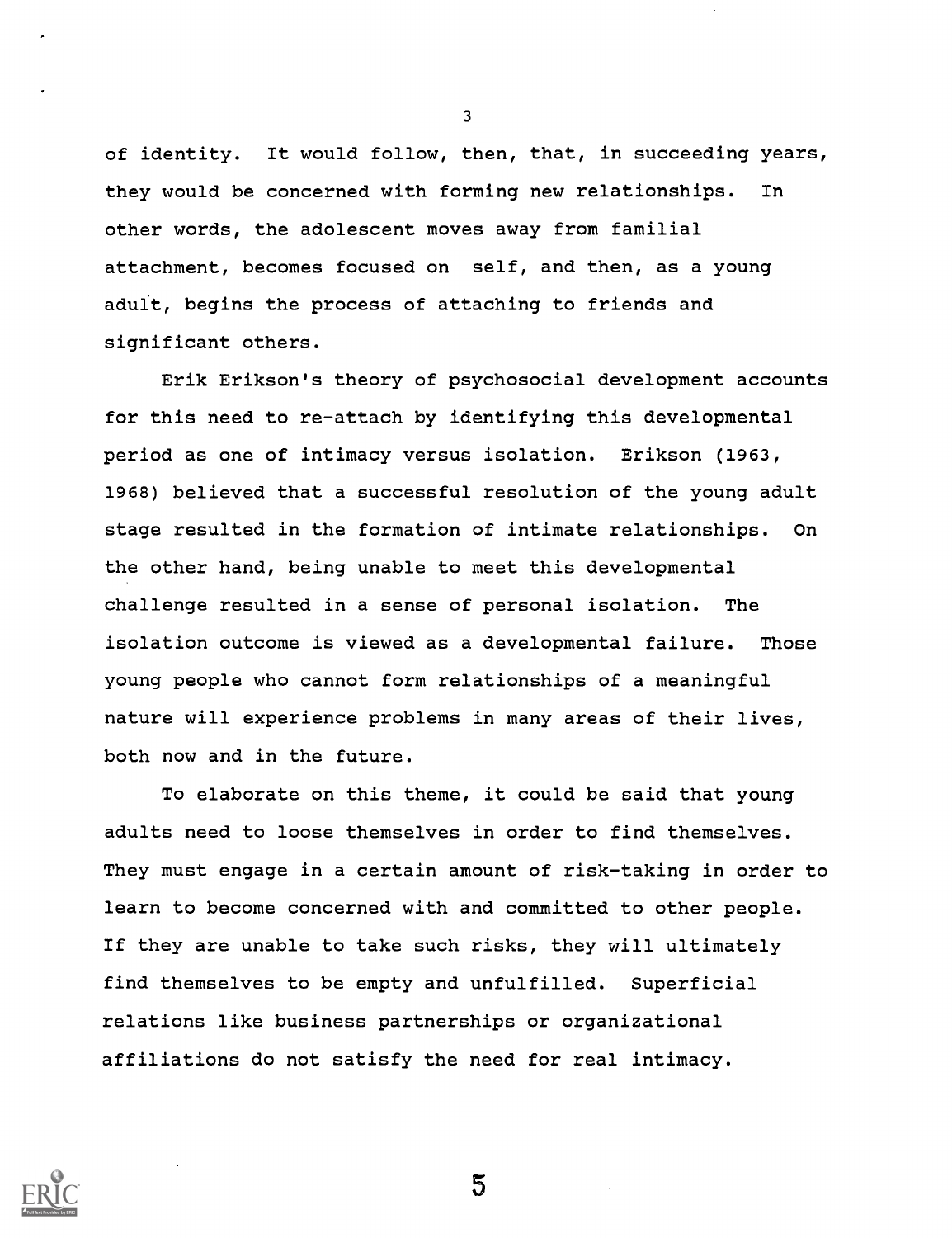Consider the following case study of a young adult who is having difficulty in successfully resolving the intimacyisolation crisis.

Tony is a 27 year old male who is still living with his mother, grandmother, and a younger sister. He works 25-30 hours per week at a restaurant near his home and also attends a local community college where he usually enrolls for one or two courses each semester. Tony had an older brother who committed suicide about 10 years ago; his parents have been divorced for 8 years and his father lives in another state.

Tony has several friends (mostly females) with whom he hangs out, but has not had any close or intimate relationships with either women or men. He feels that he has tried to form meaningful attachments, but has never found the right person. He experiences a great deal of loneliness when he is not working or attending classes. His primary coping strategy is to drink or get high in order to feel better. Tony also sees himself as being very temperamental and he suspects that this tendency causes people to be turned off and wary of his friendship.

During junior high and high school, Tony remembers that he was not very popular and tended to run around with the nonconformist crowd. He thinks that these peers might have had a negative impact on his socialization patterns and consequently might have caused him to develop poor interpersonal skills.



4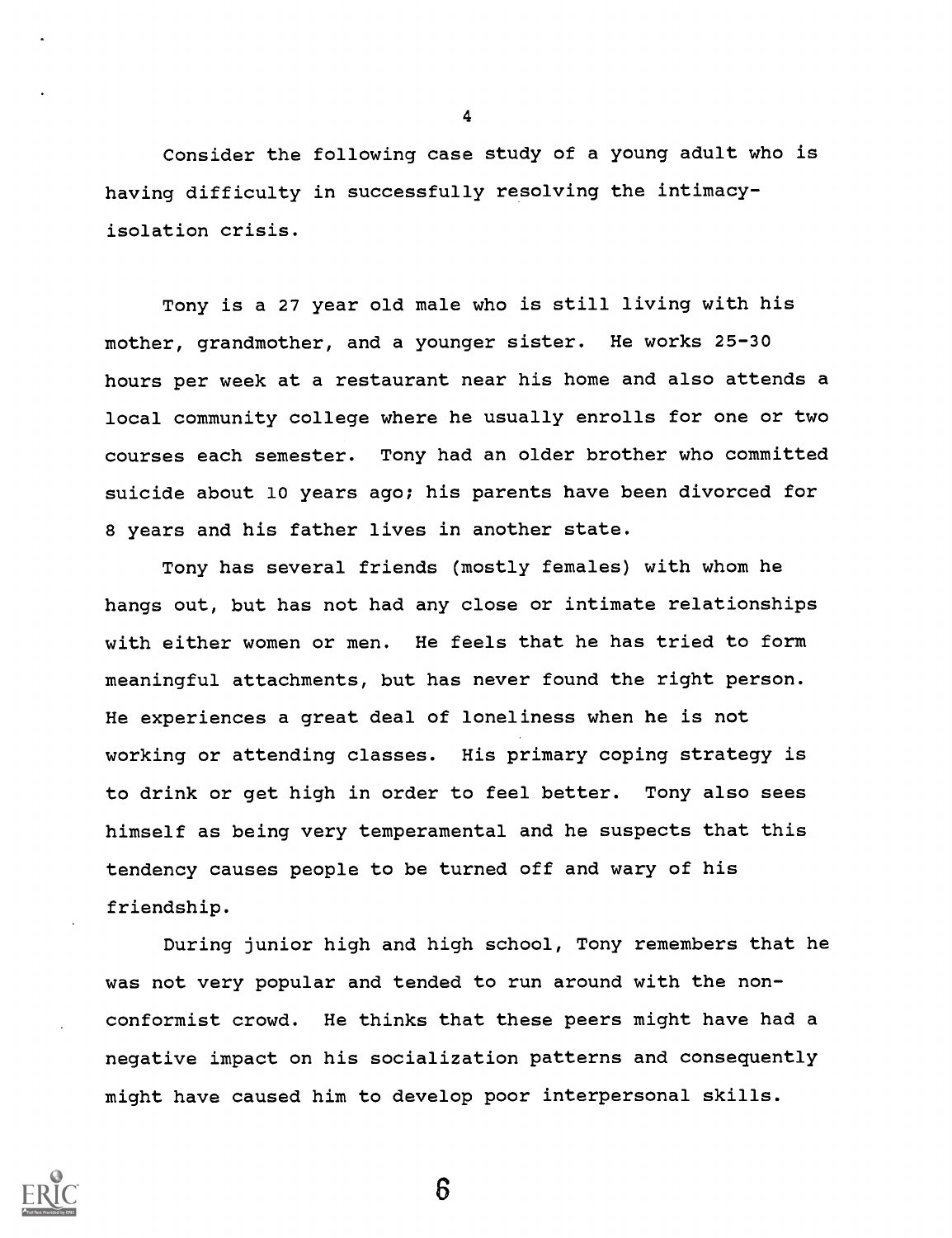The young women who are his only friends at the present time are superficial acquaintances who come and go as their circle of friends changes.

Tony would very much like to have a girlfriend or even a close male friend with whom he could share his thoughts and feelings as well as spend time in worthwhile activities. The problem is that he seems to be unable to meet and make such friends and the more he tries, the more frustrated he becomes. Tony wonders if he will ever get married, have children, and develop close personal relationships.

As we can readily observe, Tony is a young adult who is not having an easy time in achieving intimacy as he moves through this developmental period. Erikson's theory would suggest that he is not meeting this challenge in an appropriate manner and will therefore experience additional personal and interpersonal problems when he makes the transition into middle adulthood. It can certainly be argued that the traumatic events of Tony's adolescence (e.g., his brother's suicide and his parents' divorce) may have had a negative influence on his emotional and social development and that these events are in some way responsible for his current problems. Perhaps these events made it difficult for him to achieve a sense of positive identity and, in turn, this disruption of identity formation made it difficult for him to experience intimate relationships with others.



5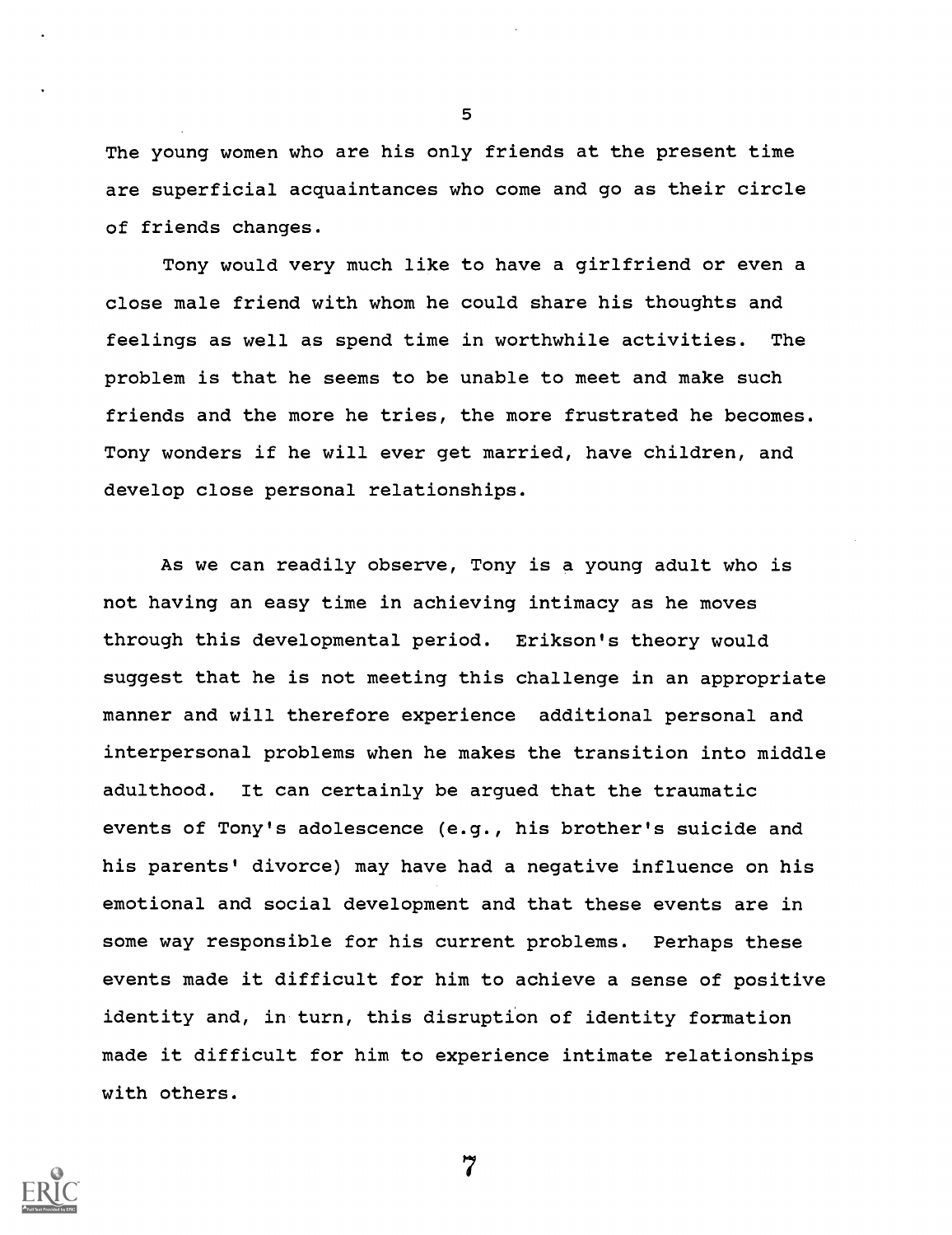What are some of the counseling implications of a case like Tony's? If we were to approach this client from a humanistic perspective, we would focus on helping him to selfactualize through at least the belongingness and love level of Maslow's (1968) hierarchy of needs. from the cognitive/behavioral perspective, we would help him understand that making efforts to connect with others is both desirable and possible. From a more psychodynamic point of view, the counselor might focus on earlier life experiences such as the suicide and divorce in an effort to help Tony work through these issues and then begin to move forward in his present life. Whatever specific approach the counselor might take, there is hope that this client could in fact make changes and thus ensure more successful developmental outcomes in the next stage of life.

An interesting assessment tool for use by the counselor in this emotional/social domain is the Measures of Psychosocial Development by Hawley (1988). This self-report instrument measures the level of a person's psychosocial development according to the Erikson hierarchy. It provides helpful information that can be used to determine where a client may be in the emotional/social area; with this information, the counselor can assist the client in working through developmental blocks and setting goals for future growth.



6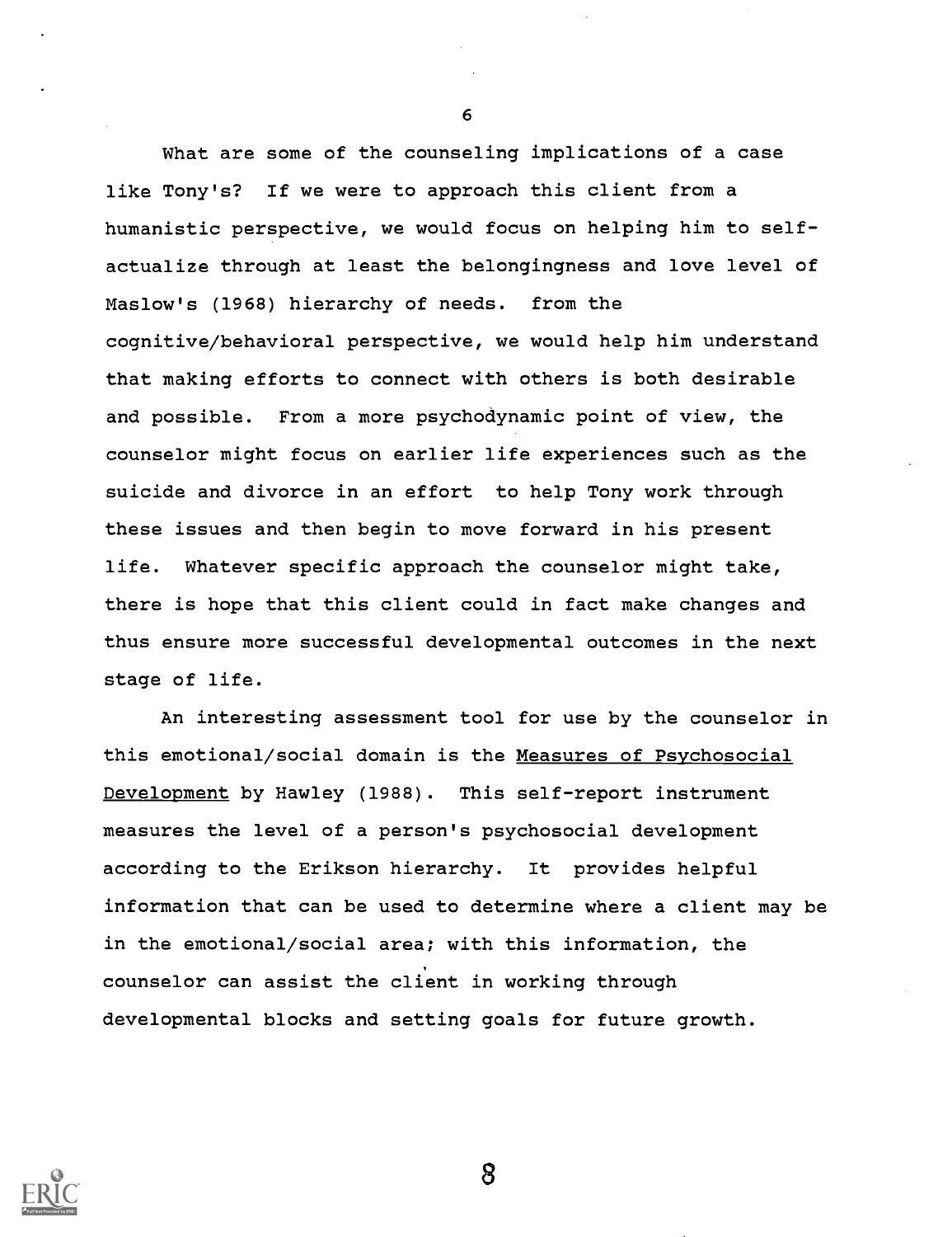#### Thinking, Learning, and Problem Solving

For most people, the process of achieving mature cognitive/intellectual development occurs during the young adult years. These mental processes have reached a high degree of maturation by the end of adolescence, but they certainly continue to develop during young adulthood, both in formal (academic) and informal settings. Some of the characteristics of adult cognition that make it different from child or adolescent cognition are (a) increased flexibility; (b) improved problem solving; and (c) better ability to engage in abstract (hypothetical) thinking.

Jean Piaget has provided a well accepted theory of cognitive development that begins with infancy and ends during the adolescent/young adult periods. Piaget's (1963, 1969) fourth and last stage is known as formal operations and emphasizes both problem solving and hypothetical reasoning. It is not exactly clear to what extent this last stage may apply to adult thinking. It is sometimes thought that as many as half of college students have some trouble in consistently using formal operational reasoning. However, this tendency to think in a more concrete manner may be due to the nature of the task itself. For example, balancing one's checkbook requires rather concrete thinking, whereas planning one's future budget may require more sophisticated (and therefore formal



7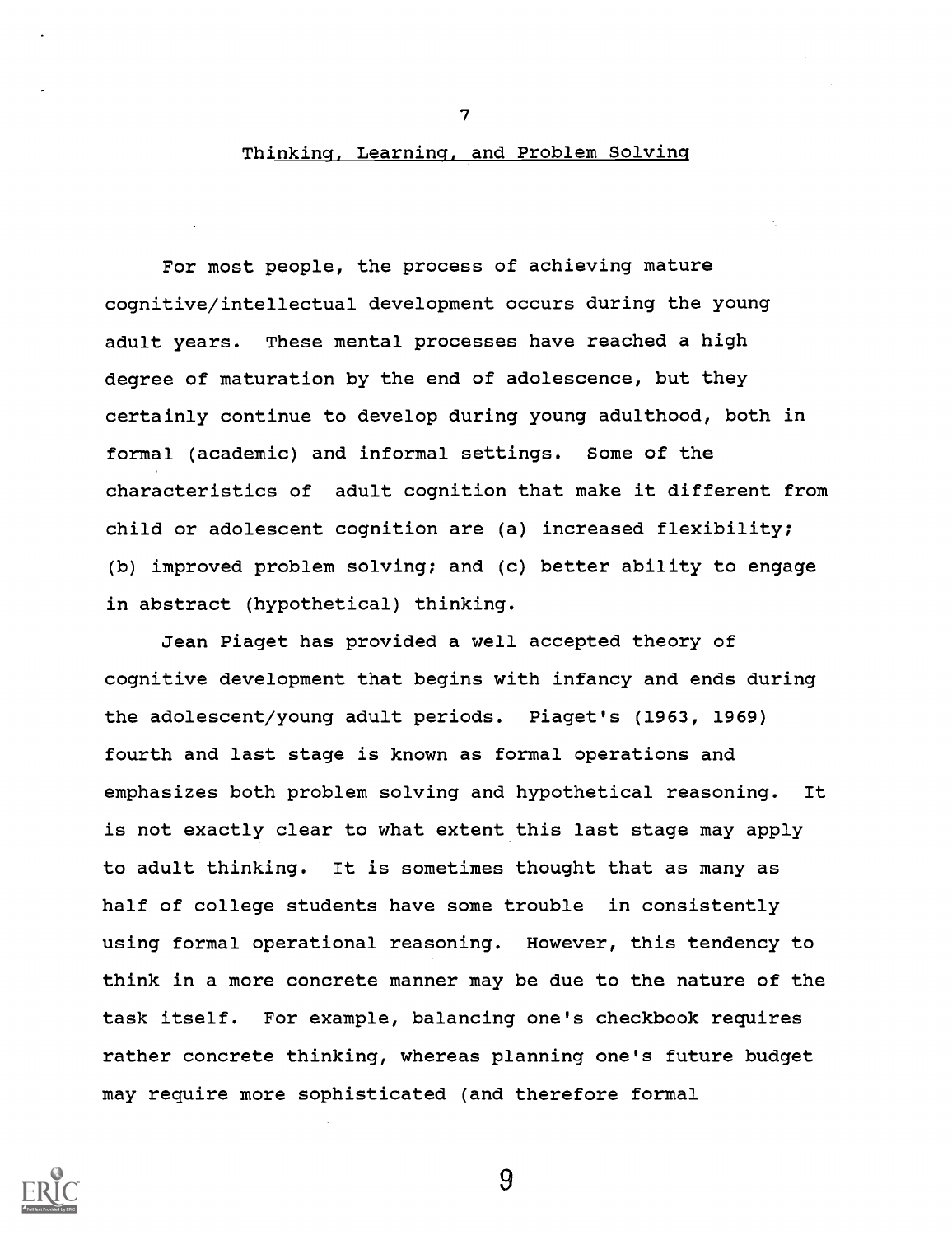strategies.

In an attempt to further expand Piaget's cognitive developmental theory into the adult years, Patricia Arlen (1975) has identified young adults and older adults as either problem solvers or problem finders. Although the problem solvers' abilities are rather similar to those demonstrated by formal operational thinkers, problem finders may represent a higher level of cognitive/intellectual development. Their thinking strategies are characterized by divergence, creativity, and the ability to discover innovative methods of solving new problems. By contrast, problem solvers tend to be more convergent and focus on the correct solution to a problem or the right answer to a question. Whether or not these abilities represent a fifth stage beyond formal operations has not yet been conclusively determined.

Let us examine the following case study to better understand how young adults think and learn.

Jill is a 31 year old woman who has worked as a customer service representative at a department store for the last 10 years. Prior to taking this job, she attended a secretarial school for a year and a half. During her mid-20s, Jill took several courses at a nearby university, but she always had trouble with earning good grades.

Specifically, Jill found it difficult to focus on homework



8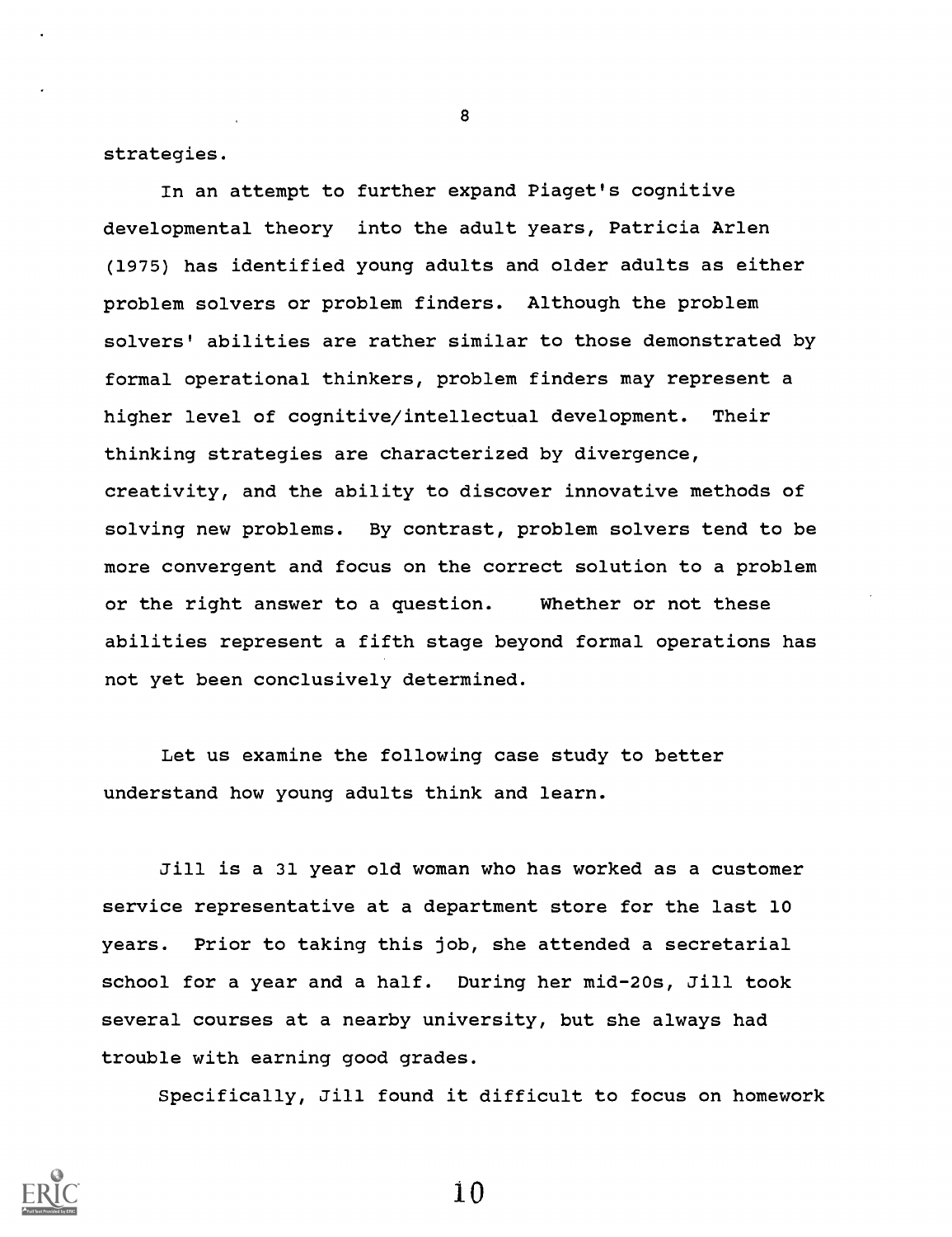and to prepare for exams. Although she usually read assigned material, she did not remember much of it and had to review most assignments several times. Also, she had a lot of difficulty in writing papers because she could not express her ideas very well in a formal manner. Due to these problems, Jill decided not to pursue any additional education and continued to work in her job at the department store. She is worried that she will not be able to move up in the company or to get a job at another company unless she improves her skills. She feels trapped by her difficulty with higher level thinking and learning processes because her future options are being compromised.

In this case study, we can see that Jill is having some cognitive/intellectual problems that limit her upward mobility at work. It might be surmised that she has not made a complete transition through the formal operations stage and does not appear to be functioning at the problem finder level. Probably a useful counseling strategy for Jill would be for the counselor to refer her to a college course in study skills. These courses typically emphasize not only how to study, how to complete assignments, and how to prepare for exams, but also teach critical thinking skills and high level problem solving. It is precisely these kinds of skills that are required for success in academic pursuits. In addition, the counselor might help Jill to work on issues related to her academic self-esteem



9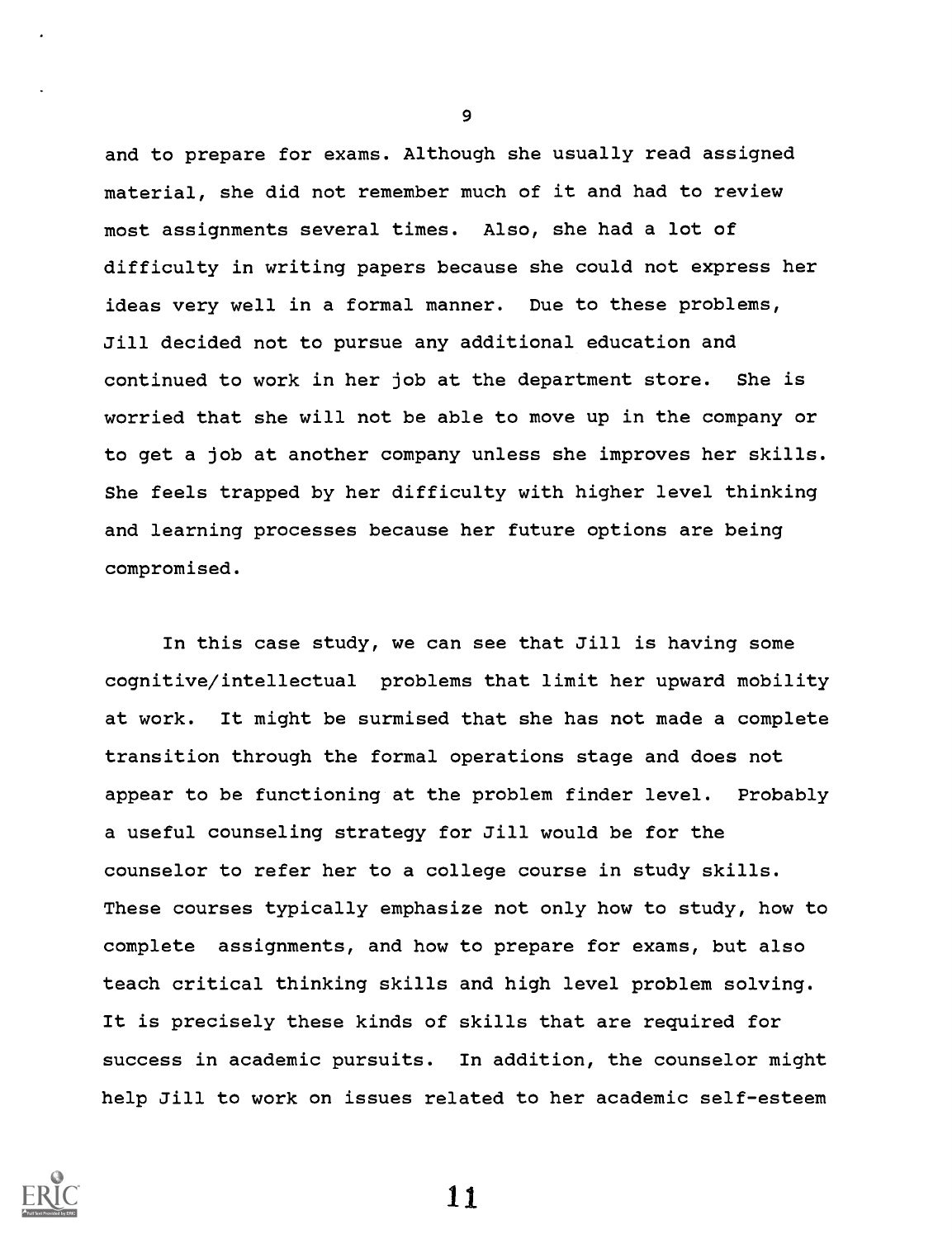and improve her ability to make appropriate causal attributions regarding her cognitive/intellectual abilities.

10

The idea of causal attributions proposed by Weiner (Ames & Ames, 1984) is concerned with how we explain why we succeed or fail. Attributions usually fall into one of four categories: (a) effort (how hard we try); (b) ability (how capable we are); (c) luck (how lucky we are); and (d) task difficulty (how hard the task is). The first two types have been related to an internal locus of control whereas the last two types have been found to be indicative of external locus. Although these causal attributions can be used to explain a variety of behaviors, they have most often been associated with academic skills. However, it should be obvious that they would also apply to other domains, e.g., social interactions. Imagine how inept a person would be if he/she believes that his/her ability to make friends is a matter of luck or that it is simply too difficult to achieve.

#### Entering Career and Work

To most readers, it will come as no surprise that consideration of the entry into work and career is one of the most important critical issues facing young adults. We might even suggest that this developmental domain is of equal

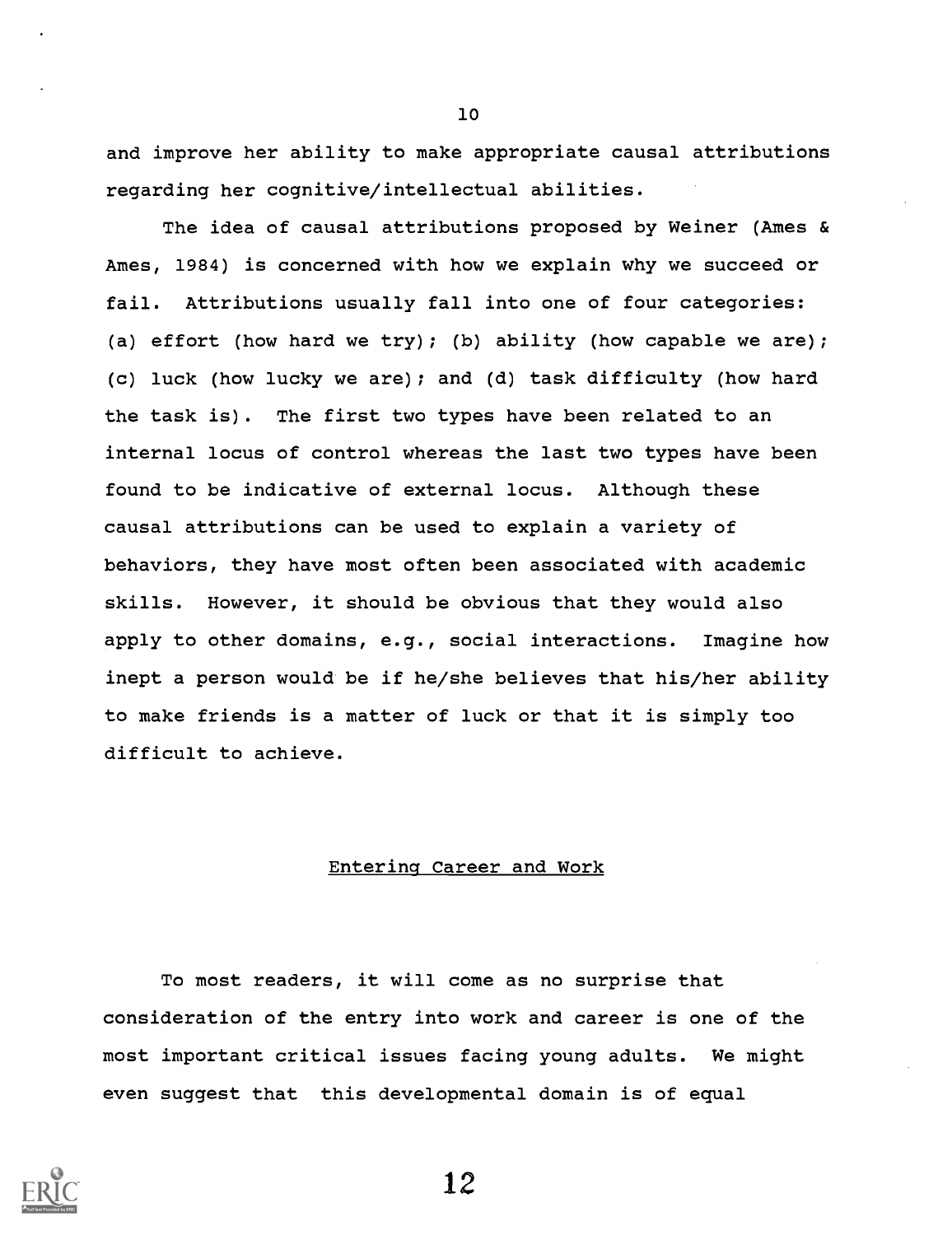importance to the formation of intimate personal relationships. This emphasis may be due to the manner in which our society values work achievement and equates personal worth with one's success at a job or career. How often have we attended a social function where, after introducing ourselves, we immediately offer an explanation of what we do?

There is a well accepted theory of career development that covers the entire lifespan. Donald Super (1990, 1976) has outlined five stages of career development: (a) growth (childhood); (b) exploration (adolescence); (c) establishment (young adulthood); (d) maintenance (middle adulthood); and (e) disengagement (old age). The establishment stage begins in the early 20s and extends until the early 40s. It focuses on the process of putting one's career in place and providing for future growth potential. There are three substages: (a) stability (staying in one's job); (b) consolidation (achieving security and recognition); and (c) advancement (moving ahead in one's career). Super's belief is that career is related to one's personality and is especially affected by an individual's self-concept. That is, the internal picture we have of ourselves is both shaped by and helps to shape our choice of job and career. The young adult who fails to engage in appropriate career exploration during adolescence will experience difficulty with the establishment stage. This developmental failure could express itself in terms of personal and interpersonal distress and could obviously affect the

13

 $\mathbf{A}$ 

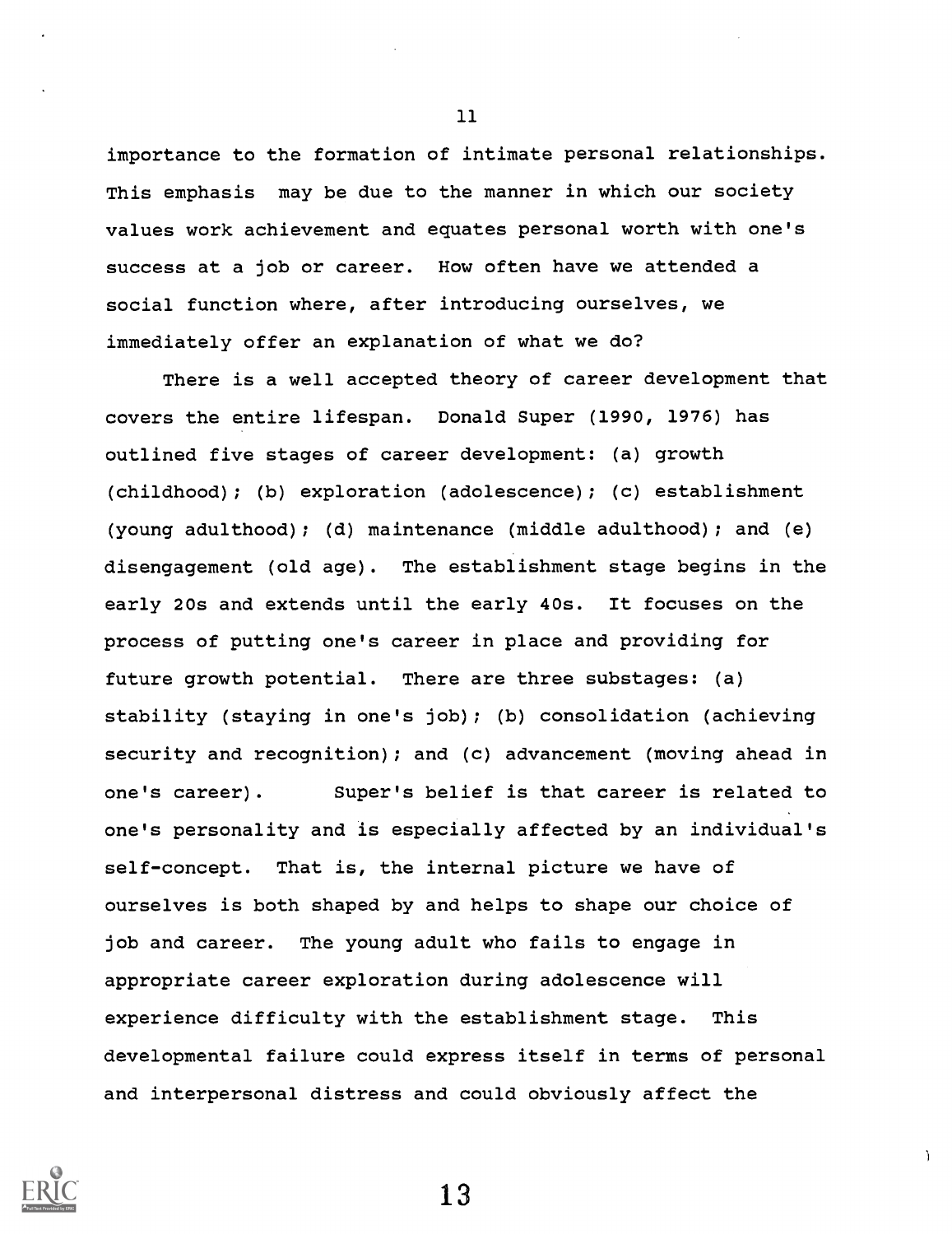person's ability to move into the midlife stage.

Following is a case study of a young woman whose work/career development is problematic.

Jean is a 35 year old woman who is married and the mother of two children, ages 7 and 5. Her husband is a successful attorney who is very supportive of his wife's desire to work outside the home. Jean graduated from college with a liberal arts degree, but was never able to make a firm decision about the type of career she wanted.

During the past 10 years, Jean has worked as a hostess at a restaurant, a legal secretary, a teacher's aide, and now she is working for a telemarketing company. Jean has difficulty in staying at a job for more than a couple of years and always seems vaguely dissatisfied with the kind of work she is doing. She is worried that, as she is approaching middle age,the opportunity to advance in a career is slipping away from her. Although Jean sees herself as a stable and responsible person, her work experiences seem to suggest that she is lacking some important personal qualities that are necessary for effective career development.

One of the interesting differences in the training of counselors versus other helping professionals is that counselors study career development theory as well as career



12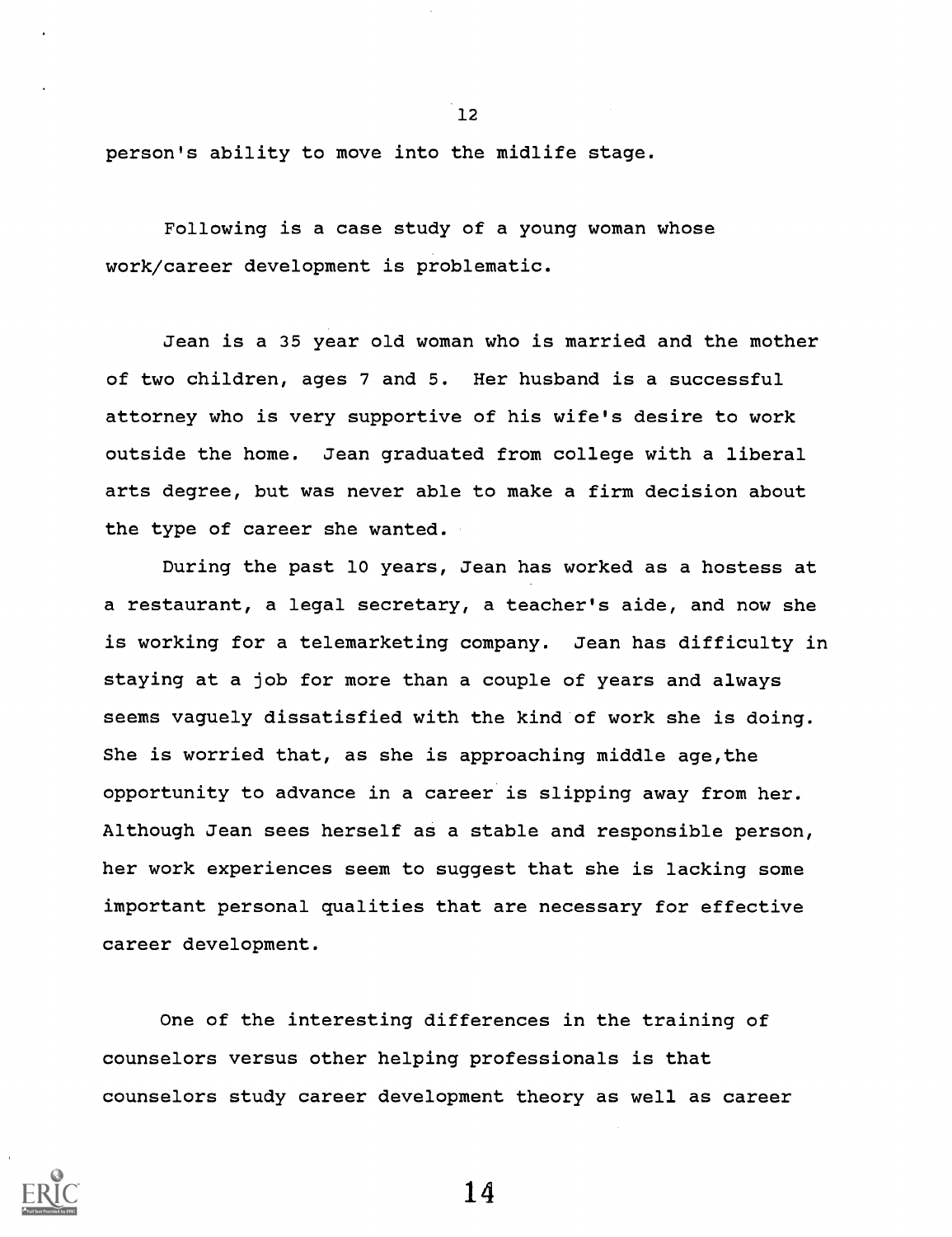counseling techniques. For this reason, counselors are able to offer assistance to their clients in the area of work/career. In Jean's case, a counselor might help her to deal with some of these issues by asking the following questions: 1. Do the jobs she has chosen fit her personality? 2. Do the jobs she has chosen fit her aptitudes? 3. Do these jobs fit her cognitive/intellectual abilities, including formal educational experiences? and

4. Are these jobs fulfilling her personal and interpersonal needs?

If the answers to these questions are negative, then it should be fairly clear why jean has had problems with her career. Ideally, a person's work should be congruent with one's personality, one's aptitudes, one's cognitive/intellectual abilities, and should provide the person with a sense of satisfaction in the form of tangible and intangible reinforcements.

An interesting application of the congruence between personality and specific jobs/careers has been provided by John Holland. Holland's (1992) six personality typologies are: (a) social; (b) investigative; (c) realistic; (d) artistic; (e) enterprising; and (f) conventional. According to Holland, individuals have a configuration of typologies that can be linked to particular job types. For example, a person who is S-I (primarily social and secondarily



13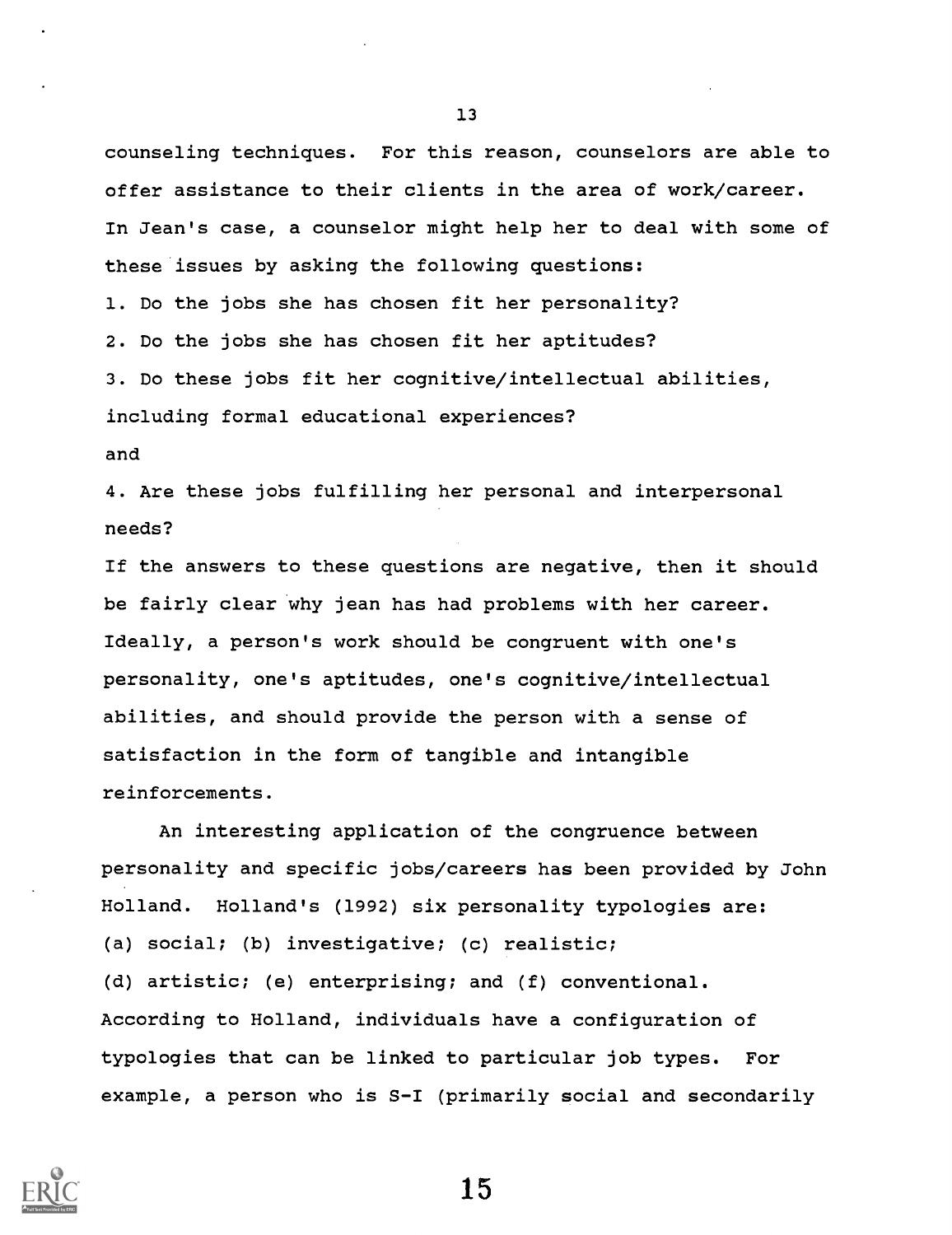investigative) might be well suited to a career as a nurse or teacher. A R-C typology (primarily realistic and secondarily conventional) might be suited to a career as an electrician or bank teller. Instruments like the Self Directed Search by Holland (1977) can be used to assess an individual's typology which in turn can be cross-referenced to job categories in the Dictionary of Occupational Titles.

#### Making Moral and Ethical Decisions

One characteristic that seems to set young adults apart from children and adolescents is their greater awareness of morality. This is not to suggest that young adults are inherently more moral than younger persons, but they do have a better grasp of moral/ethical issues and problems. This is in part due to their advanced level of cognitive development; in fact, the moral developmental theory proposed by Lawrence Kohlberg is closely modelled after Piaget's theory of cognitive development.

Kohlberg (1969, 1972) described moral development as progressing through three levels: (a) pre-conventional (0-10 years of age); (b) conventional (10-20 years); and (c) postconventional (over 20 years of age). Obviously, the postconventional level applies to young adulthood. Each of these



14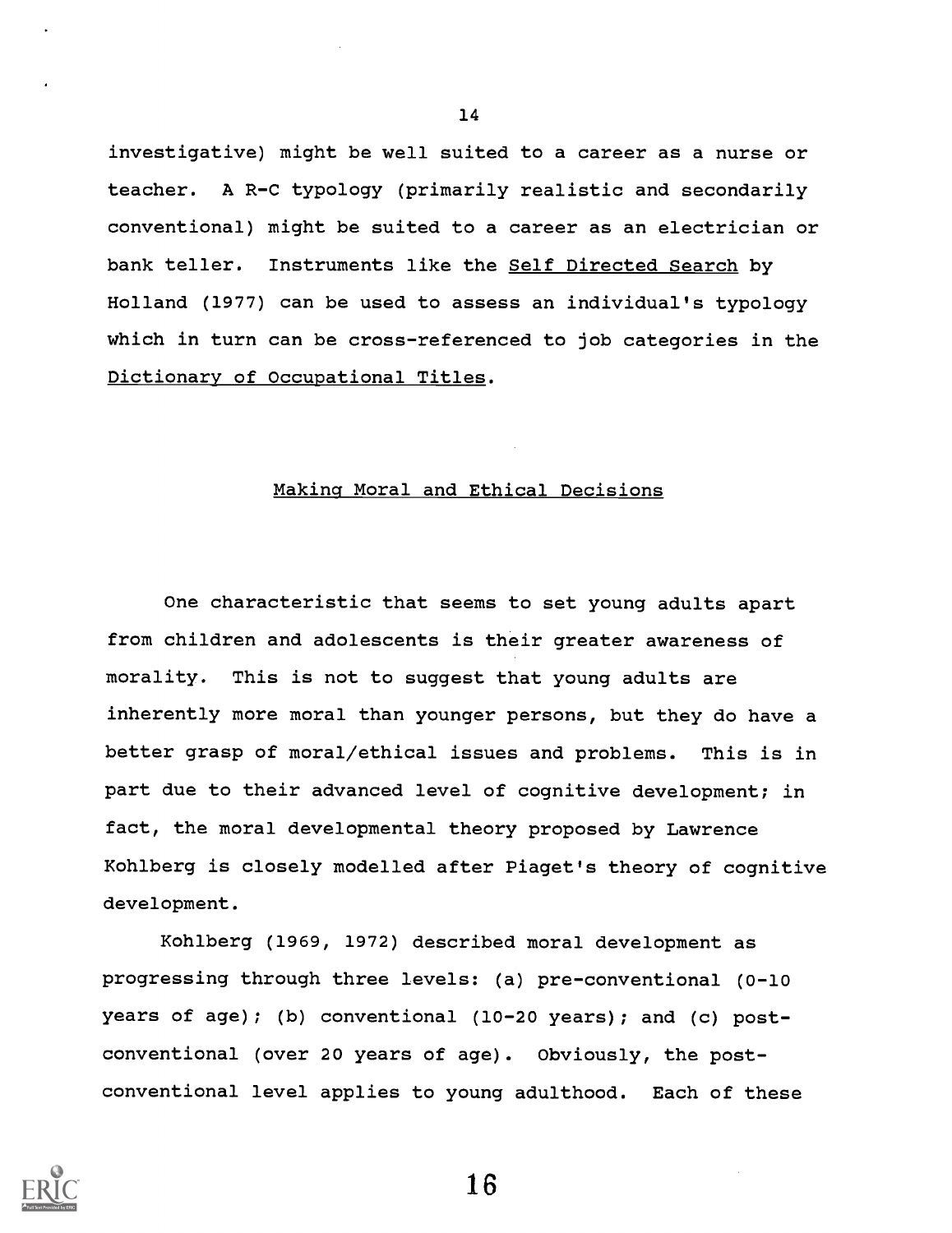levels consists of two stages; the post-conventional stages are social contract orientation and universal ethical principle orientation. During the social contract stage, a person's moral judgments are primarily derived from an understanding that correct moral behavior has mutual benefits for oneself as well as others. For example, when we stop at a traffic light (correct moral behavior), we allow other vehicles and pedestrians to move. Thus, the outcome is mutually beneficial. The universal ethical principle stage is problematic since Kohlberg ultimately decided that it existed in theory and not in practice. It is supposed to imply that moral decisions are made strictly on the basis of personal ethical standards that may be independent of societal conventions. For example, one individual might oppose abortion because she believes it to be morally wrong, but another individual might favor it because he believes it to be morally correct. Neither individual is making a moral judgment on the basis of external (societal) factors.

The issue of stage regression means that individuals often move backward to an earlier stage in their moral decisionmaking abilities. Thus, persons in their 20s might be functioning at the level of a child or adolescent but later, they may progress again to the higher level. Kohlberg believed that moral education programs could assist people in improving their moral judgments and could also reduce the tendency to regress.



15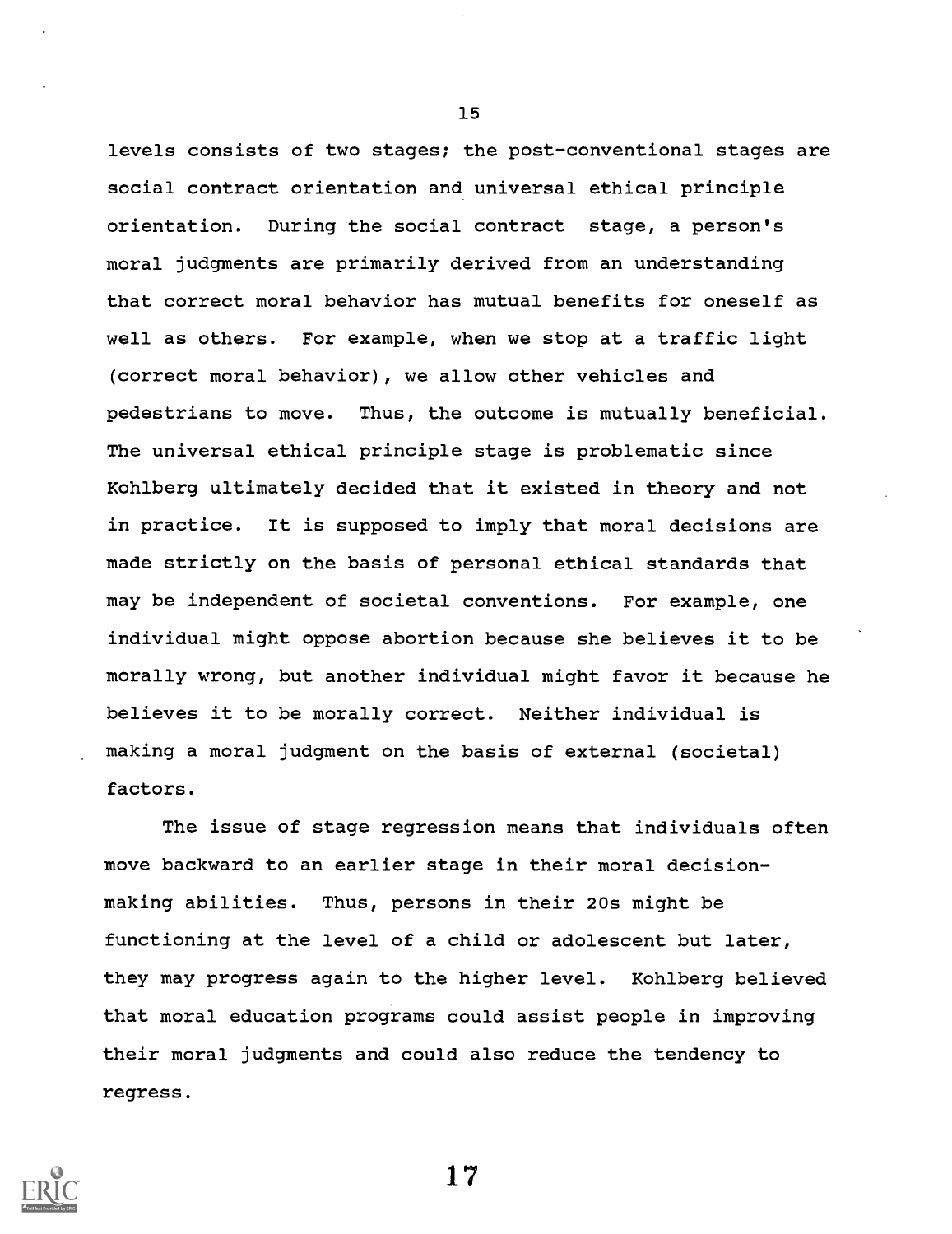Carol Gilligan (1982, 1988) criticized Kohlberg's theory because she believed that it was intrinsically biased against women. Her objection was that it focused on moral obligation (which is more characteristic of men) and did not allow for moral decisions made on the basis of love and nurturance (more associated with women). Therefore, Gilligan suggested that females' moral development may be underestimated by Kohlberg's stages. She labelled these male and female moral differences as morality of justice and morality of care, respectively. Most developmentalists agree that Gilligan has detected a serious flaw in Kohlberg's theory and is attempting to achieve some degree of balance between male and female moral/ethical development.

Consider this case study that deals with a young man's issues of moral development.

Alex is a 25 year old man who is working as a counselor with a private rehabilitation agency. He was born in Europe, but has lived in the United States for the past several years. He comes from a small and close-knit Jewish family where traditional values are highly prized. In addition, most of his friends are married or engaged to be married.

Alex is experiencing a serious moral crisis because he thinks that he might be gay. Neither his family nor his Jewish cultural background would approve of this lifestyle. Alex has



16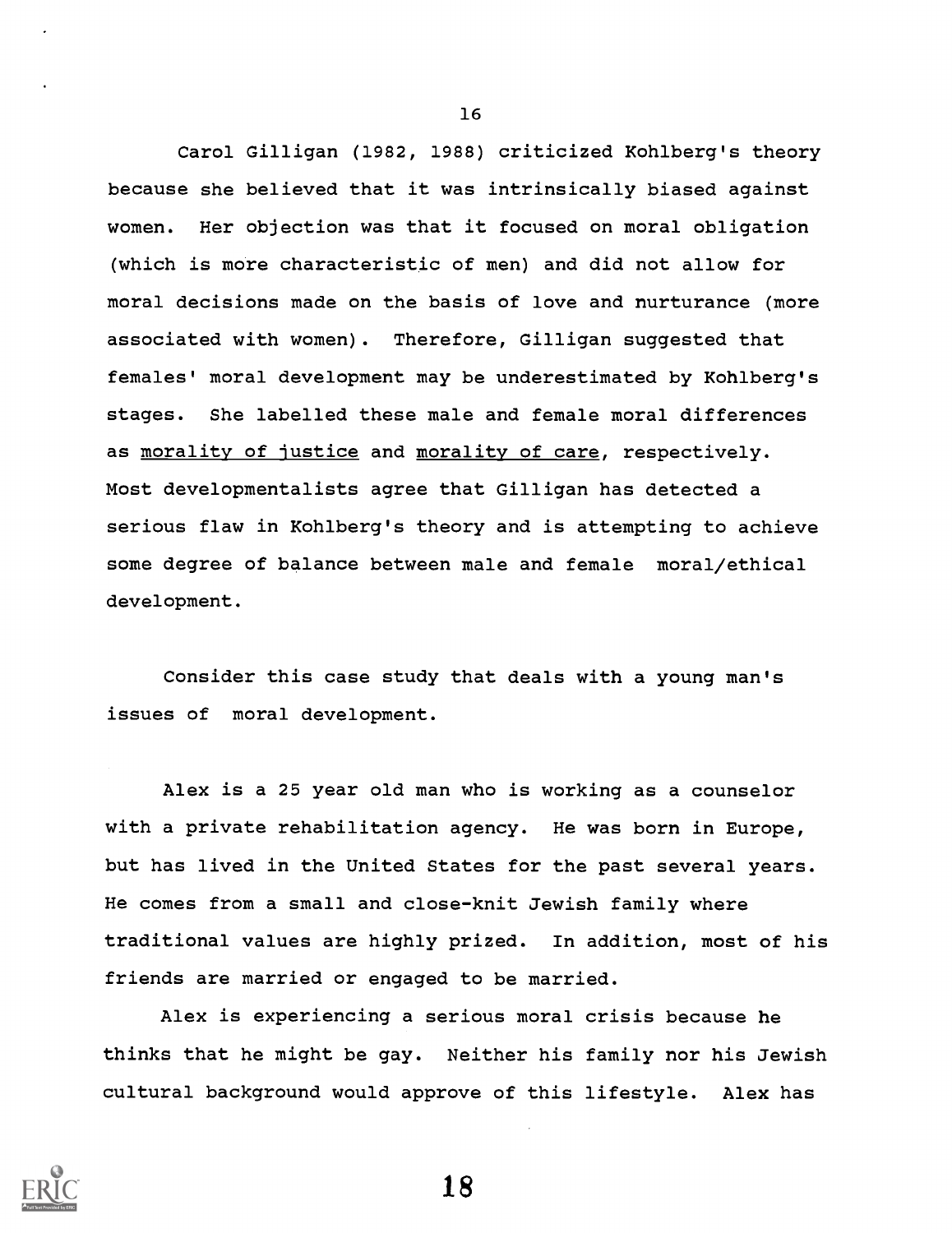no problem in accepting himself as being gay, but he is troubled by the conflict between his personal values and those of his family/culture. He has been unable to come to terms with this issue and is experiencing a great deal of stress and some depression because he cannot resolve this moral dilemma.

This situation is typical of the types of moral dilemmas that can arise when a person's value system is in conflict with cultural or societal values. The task of the counselor in this case is tricky: she must help the client to clarify his own values without imposing her own values on him. Once the client has successfully clarified which values are most important to him, then the counselor can proceed to assist him in setting goals and implementing strategies to achieve those goals. Although it may not be possible to change the attitudes of Alex's family or culture, it is possible for him to resolve this problem in a positive manner for himself. Resolution of this moral dilemma should help him to avoid abnormal levels of both stress and depression.

#### Conclusion

All of the developmental theories that have been considered here have merit in providing counselors with

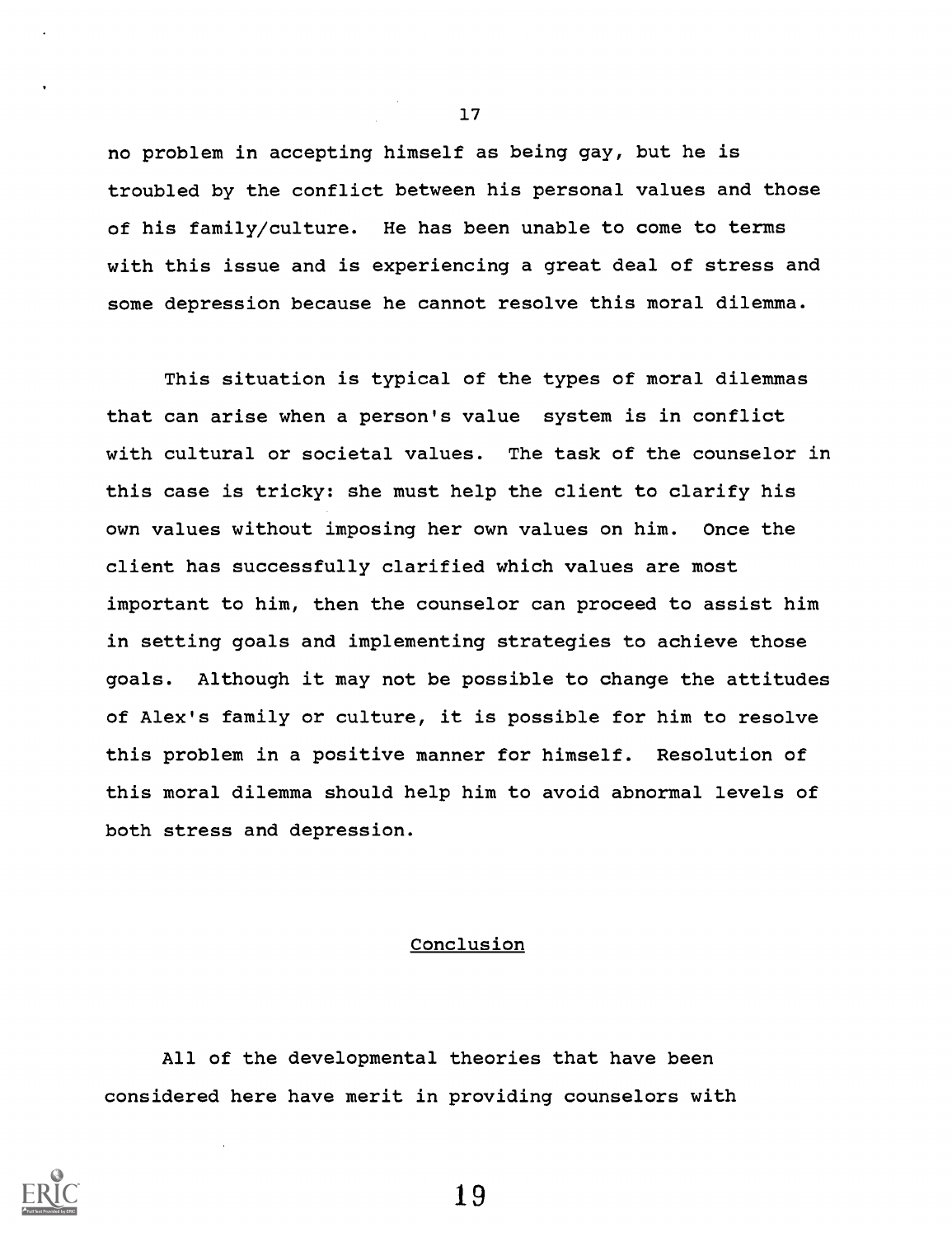knowledge about how clients may be functioning as they move through the young adult years. The case studies that have been presented give snapshots of individuals whose developmental problems may be typical of real client issues. The particular counseling approach favored by a given counselor is less important than his ability to genuinely understand the client's developmental needs and how those special concerns can be dealt with.

For example, a specific counselor might use a psychodynamic approach to help a client gain insight into early childhood experiences that may impact on current relationship issues. Another counselor who prefers a cognitive/behavioral approach might achieve similar results by focusing on current thoughts and actions. Still another counselor using the humanistic approach might help a client self-actualize. What is ultimately important is that the counselor can assist the client in understanding developmental themes, setting goals, and making positive changes. After all, it is the process of change that is at the heart of counseling.

#### Summary

In this chapter we have considered development during the young adult period. Just as adolescence is often seen as a



18

 $2<sub>0</sub>$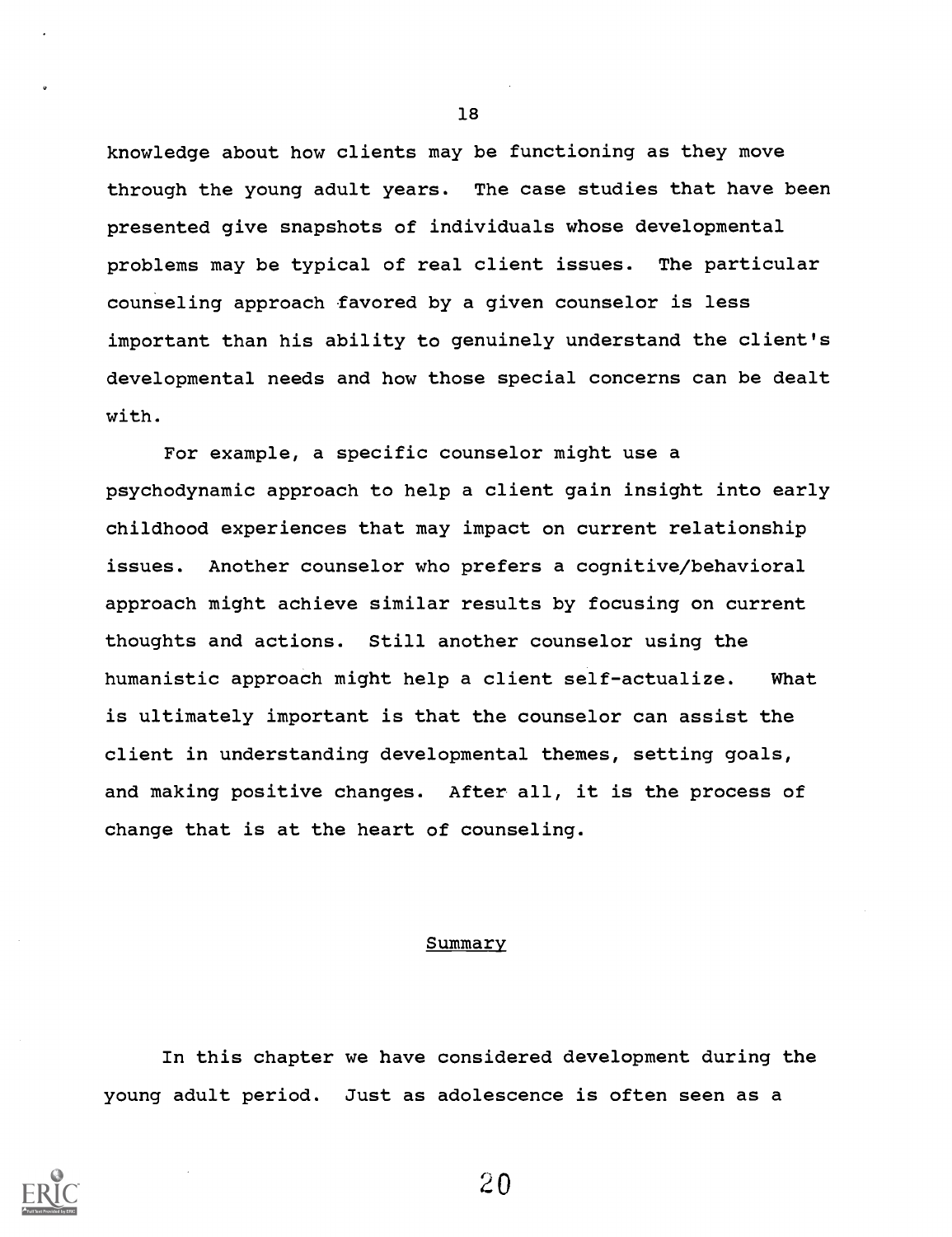transition between childhood and later life, so too can young adulthood be seen as a transition from adolescence to mature adulthood. . Although many of the issues of young adults continue to confront older adults, there are still special issues associated with this part of the lifespan.

The emotional/social domain of development is best represented by the theory of Erikson; his young adult stage focuses on the need to form significant personal relationships. For those young people who fail to do this, there will be more difficulty in making the transition into middle adulthood and beyond. This intimacy/isolation dichotomy represents a well accepted view of one of the major critical issues of this period.

With respect to cognitive/intellectual development, both Piaget and Arlen have provided insight into how young adults' thinking and learning processes change and mature. Since there is no clear demarcation between adolescence and young adulthood for Piaget's formal operations stage, it is obvious that mental abilities like problem solving and abstract reasoning are typical of both periods. For that matter, young adults continue to use concrete thinking strategies when those strategies are appropriate to a given situation. Arlen has described a more mature cognitive dimension in which individuals engage in either problem solving (convergent) or problem finding (divergent) modes of thinking.

The task of moving into work/career is without doubt one



19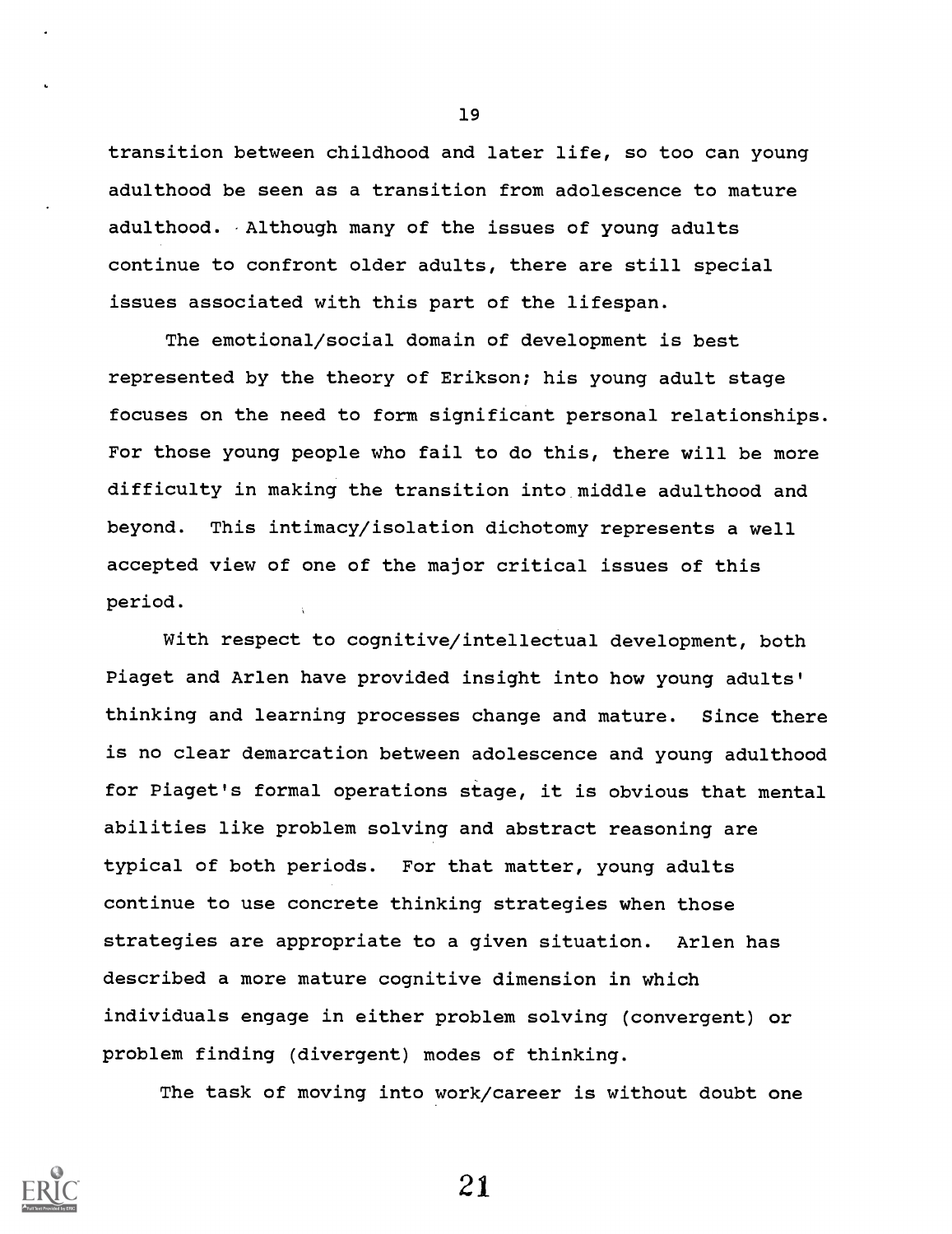of the most important tasks of young adulthood. Super's developmental theory of careers stresses the need to establish oneself in a job by becoming stable at work, consolidating one's gains, and advancing toward future goals. If these outcomes are not achieved, then career satisfaction and personal rewards will not be realized. Trait/factor theories like the one by Holland have been used to describe the need for a close fit between one's personality type and specific job categories. All of these career theories focus on the critical role that positive self-concept plays in career development.

Finally, the moral/ethical domain undergoes further maturation during young adulthood. Post-conventional moral reasoning as described by Kohlberg involves an understanding that correct moral behaviors should be mutually beneficial to oneself and others. A young adult might also demonstrate the highest stage of moral development in which she acts on the basis of self-determined personal ethical principles. Gilligan has attempted to show how men and women may be different in their approach to moral decision-making; men may tend to act out of obligation while women may tend to act out of care. Research indicates that moral education programs do yield results, but are somewhat counterbalanced by the tendency of many individuals to regress to lower stages. Perhaps the greatest contribution of both Gilligan and Kohlberg has been to focus our attention on how moral thinking changes with age.



20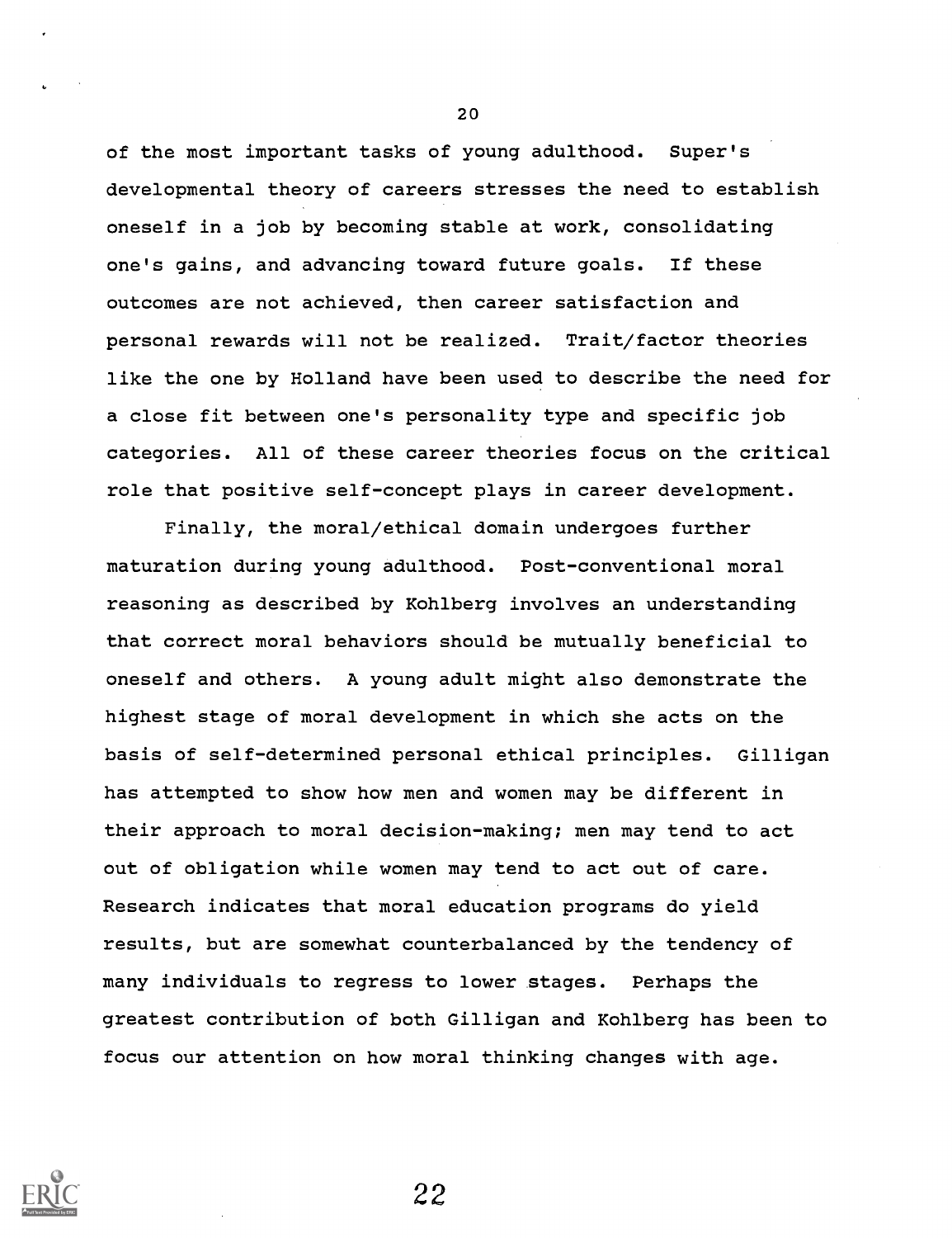#### References

Ames, R., & Ames, C. (Eds.). (1984). Research on motivation in education. Orlando, FL: Academic Press.

Arlin, P. K. (1975). Cognitive development in adulthood: A fifth stage? Developmental Psychology, 11, 602-606.

Bandura, A. (1977). Social learning theory. Englewood Cliffs, NJ: Prentice-Hall.

Bem, S. L. (1976). Probing the promise of androgyny. In A. G. Kaplan & J. P. Bean (Eds.), Beyond sex-role stereotypes: Readings toward a psychology of androgyny. Boston: Little, Brown.

Erikson, E. H. (1963). Childhood and society (2nd ed.). New York: Norton.

Erikson, E. H. (1968). Identity, youth, and crisis. New York: Norton.

Gilligan, C., & Taylor, J. M. (Eds.). (1988). Mapping the moral domain. Cambridge, MA: Harvard University Press.

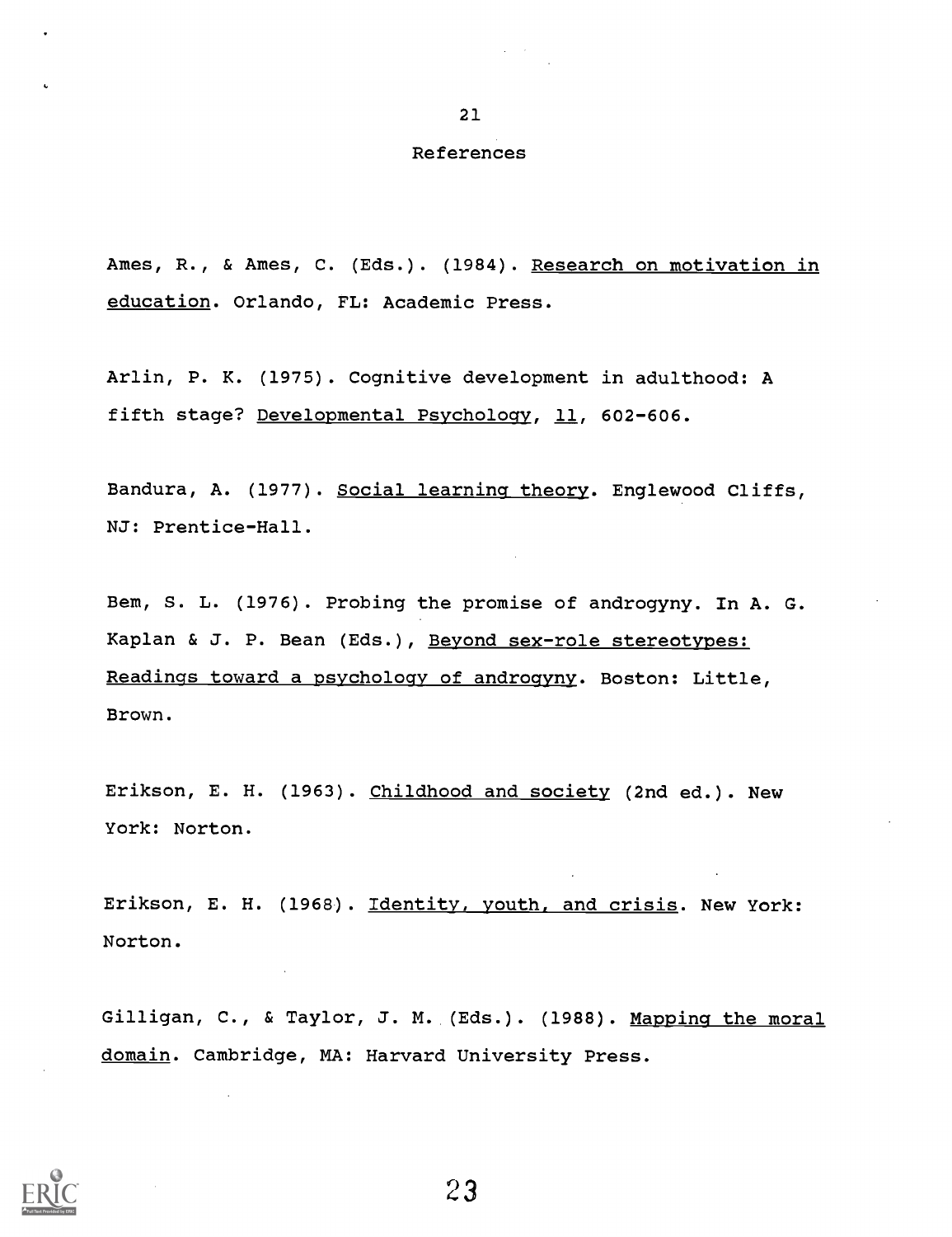Hawley, G.A. (1988). Measures of psychosocial development. Odessa, FL: Psychological Assessment Resources.

Holland, J.L. (1977). The Self Directed Search: A guide for educational and vocational planning. Palo Alto, CA: Consulting Psychologists Press.

Holland, J.L. (1992). Making vocational choices: A theory of vocational personalities and work environments (2nd Ed.). Odessa, FL: Psychological Assessment Resources.

Kohlberg, L. & Turiel, E. (Eds.). (1972). Recent research in moral development. New York: Holt, Rinehart, & Winston.

Maccoby, E. E., & Jacklin, C. N. (1974). The psychology of sex differences. Stanford, CA: Stanford University Press.

Maslow, A. H. (1968). Toward a psychology of being (2nd ed.). Princeton, NJ: Van Nostrand.

Piaget, J. (1963). The origins of intelligence in children. New York: Norton.

Piaget, J., & Inhelder, B. (1969). The psychology of the child. New York: Basic Books.

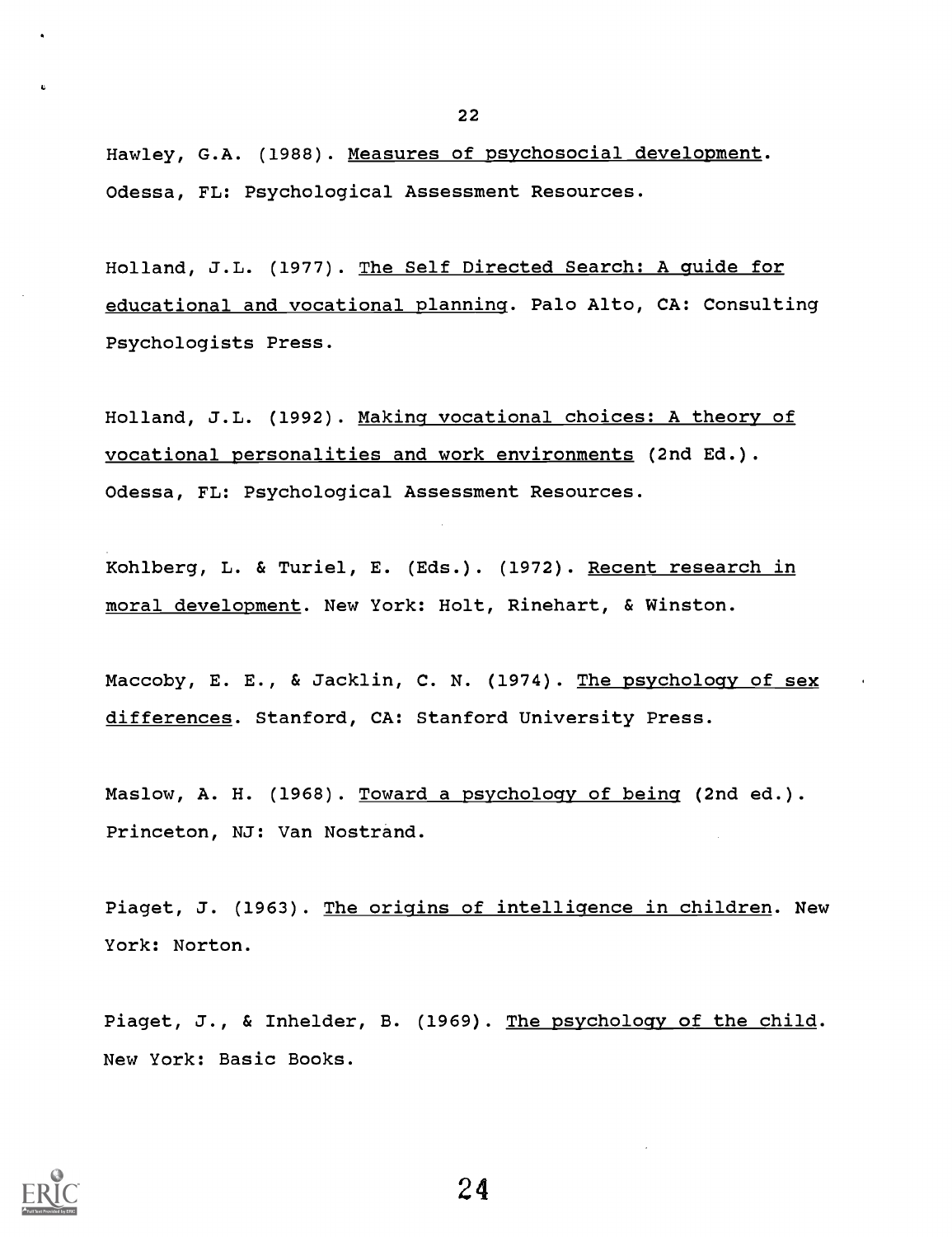Super D.E. (1990). A lifespan approach to career development. \_ In D. Brown, L. Brooks et al. (Eds.), Career choice and development (2nd Ed.). San Francisco: Jossey-Bass.

23

Super, D.E. (1976). Career education and the meaning of work. Washington, DC: U.S. Department of Health, Education, & Welfare, Office of Education.

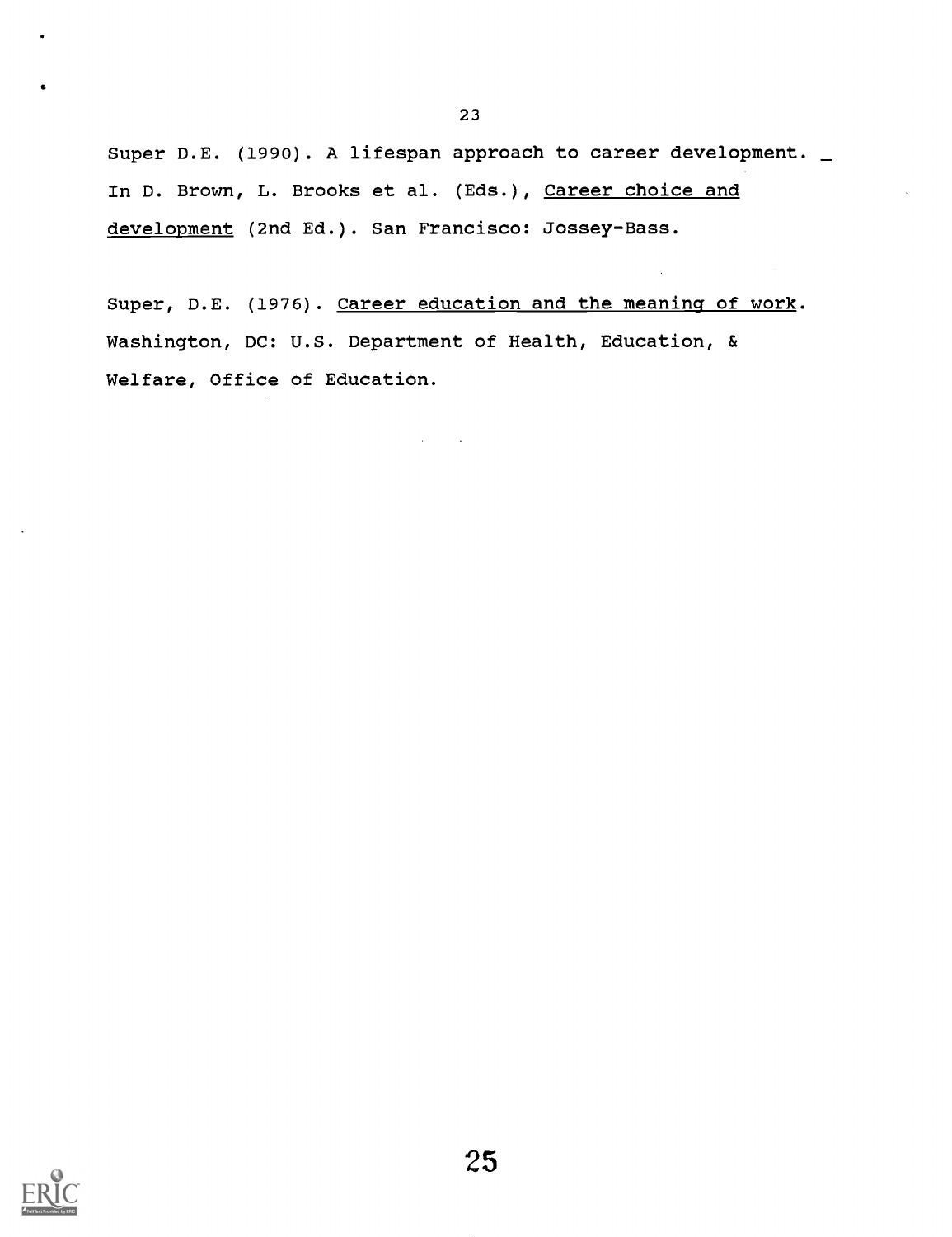

U.S. Department of Education



U.S. Department of Education<br>Office of Educational Research and Improvement (QERI) National Library of Education (NLE) Educational Resources Information Center' (ERIC)

# REPRODUCTION RELEASE

(Specific Document)

### I. DOCUMENT IDENTIFICATION:

|                       | Title: DEVELOPMENTAL COUNSELING! YOUNG ADULT<br>PER/OD |  |
|-----------------------|--------------------------------------------------------|--|
| Author(s): LEEA BEATY |                                                        |  |
| Corporate Source:     | <b>Publication Date:</b>                               |  |

## II. REPRODUCTION RELEASE:

In order to disseminate as widely as possible timely and significant materials of interest to tpe educational community, documents announced in the monthly abstract journal of the ERIC system, Resources in Education (RIE), are usually made available to users in microfiche, reproduced paper copy, and electronic media, and sold through the ERIC Document Reproduction Service (EDRS). Credit is given to the source of each document, and, if reproduction release is granted, one of the following notices is affixed to the document.

If permission is granted to reproduce and disseminate the identified document, please CHECK ONE of the following three options and sign at the bottom of the page.

| The sample sticker shown below will be<br>affixed to all Level 1 documents                                                                                       | The sample sticker shown below will be<br>affixed to all Level 2A documents                                                                                                                                                                                                                                                                                                                                                                                                                                       | The sample sticker shown below will be<br>affixed to all Level 2B documents                        |
|------------------------------------------------------------------------------------------------------------------------------------------------------------------|-------------------------------------------------------------------------------------------------------------------------------------------------------------------------------------------------------------------------------------------------------------------------------------------------------------------------------------------------------------------------------------------------------------------------------------------------------------------------------------------------------------------|----------------------------------------------------------------------------------------------------|
| PERMISSION TO REPRODUCE AND<br>DISSEMINATE THIS MATERIAL HAS<br><b>BEEN GRANTED BY</b>                                                                           | PERMISSION TO REPRODUCE AND<br>DISSEMINATE THIS MATERIAL IN<br>MICROFICHE, AND IN ELECTRONIC MEDIA<br>FOR ERIC COLLECTION SUBSCRIBERS ONLY.<br>HAS BEEN GRANTED BY                                                                                                                                                                                                                                                                                                                                                | PERMISSION TO REPRODUCE AND<br>DISSEMINATE THIS MATERIAL IN<br>MICROFICHE ONLY HAS BEEN GRANTED BY |
|                                                                                                                                                                  | TO THE EDUCATIONAL RESOURCES                                                                                                                                                                                                                                                                                                                                                                                                                                                                                      | TO THE EDUCATIONAL RESOURCES                                                                       |
| TO THE EDUCATIONAL RESOURCES.<br><b>INFORMATION CENTER (ERIC)</b>                                                                                                | <b>INFORMATION CENTER (ERIC)</b><br>2A                                                                                                                                                                                                                                                                                                                                                                                                                                                                            | <b>INFORMATION CENTER (ERIC)</b><br>2B                                                             |
| Level 1                                                                                                                                                          | Level 2A                                                                                                                                                                                                                                                                                                                                                                                                                                                                                                          | Level 2B                                                                                           |
|                                                                                                                                                                  |                                                                                                                                                                                                                                                                                                                                                                                                                                                                                                                   |                                                                                                    |
| Check here for Level 1 release, permitting<br>reproduction and dissemination in microfiche or other<br>ERIC archival media (e.g., electronic) and paper<br>copy. | Check here for Level 2A release, permitting<br>reproduction and dissemination in microfiche and in<br>electronic media for ERIC archival collection<br>subscribers only                                                                                                                                                                                                                                                                                                                                           | Check here for Level 2B release, permitting<br>reproduction and dissemination in microfiche only   |
|                                                                                                                                                                  | Documents will be processed as indicated provided reproduction quality permits.<br>If permission to reproduce is granted, but no box is checked, documents will be processed at Level 1.                                                                                                                                                                                                                                                                                                                          |                                                                                                    |
|                                                                                                                                                                  | I hereby grant to the Educational Resources Information Center (ERIC) nonexclusive permission to reproduce and disseminate this document<br>as indicated above. Reproduction from the ERIC microfiche or electronic media by persons other than ERIC employees and its system<br>contractors raquires permission from the copyright holder. Exception is made for non-profit reproduction by libraries and other service agencies<br>to satisfy information needs of educators in response to discrete inquiries. |                                                                                                    |
| Signature:<br>Sign                                                                                                                                               | Printed Name/Position/Title:                                                                                                                                                                                                                                                                                                                                                                                                                                                                                      |                                                                                                    |
| here, $\rightarrow$<br>Organization/Address:<br>please                                                                                                           | Felechor                                                                                                                                                                                                                                                                                                                                                                                                                                                                                                          | Date:                                                                                              |
|                                                                                                                                                                  |                                                                                                                                                                                                                                                                                                                                                                                                                                                                                                                   |                                                                                                    |
|                                                                                                                                                                  |                                                                                                                                                                                                                                                                                                                                                                                                                                                                                                                   | (over)                                                                                             |